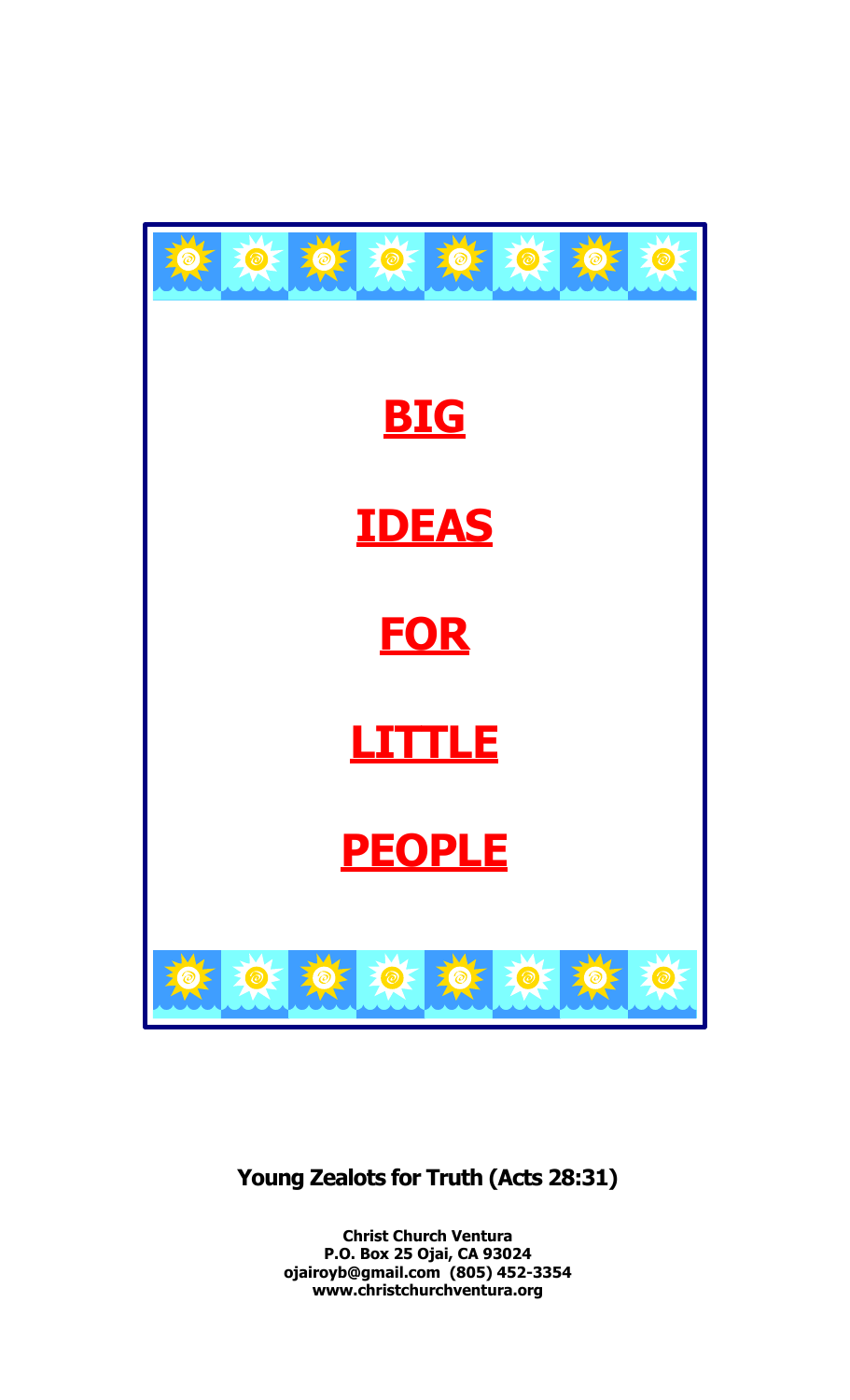# **BIG IDEAS FOR LITTLE PEOPLE**

# **A Child's Christian Catechism**

© 1993, (2020 Edition)

# **PREFACE**

Shhh! This is a catechism. You may well ask, "What's that?" A catechism is a manual of systematic instruction in Christian doctrine by questions and answers. They have been used for years, even centuries, to teach theology to children and adults alike. Next to the Bible and perhaps Pilgrim's Progress, no other document since the Reformation has played such a vital role in the formation of Christian thought and character. Unfortunately, modern evangelicals have largely neglected them.

The result of this disregard for catechisms may be reflected in the growing number of Christian parents desiring to systematically instruct their children, but not knowing where to begin. Our desire is to awaken Christians to their forgotten heritage and to encourage parents to teach their covenant children by using this catechetical instruction booklet. We are not advancing a performance system of salvation by memory, nor are we condemning those who are not convinced of the value of the catechism.

Our purpose, however, is to acquaint children with the content and truth of Scripture through the memory of Bible verses and catechism questions and answers. The verses give children the content of Scripture, while the questions and answers provide summarized truths and central principles. It is important for children to have knowledge of Scripture as well as a framework to organize, understand and apply it. The memory of Scripture and catechism serves as an application and fulfillment of Psalm 119:11, "I have stored up your word in my heart, that I might not sin against you."

BIG IDEAS FOR LITTLE PEOPLE is, in reality, yet another version of the Catechism for Young Children first published by Joseph Engels in 1840. This particular rendition is designed for the congregation of Christ Church Ventura in California. Reference has been made to several resources: The Westminster Confession of Faith, Larger and Shorter Catechisms (Banner of Truth Trust), Catechism for Young Children (Great Commission Publications), A Catechism for Boys And Girls (Carey Publications), The Children's Catechism (Summertown Company), and How to Teach the Catechism to Young Children (Great Commission Publications).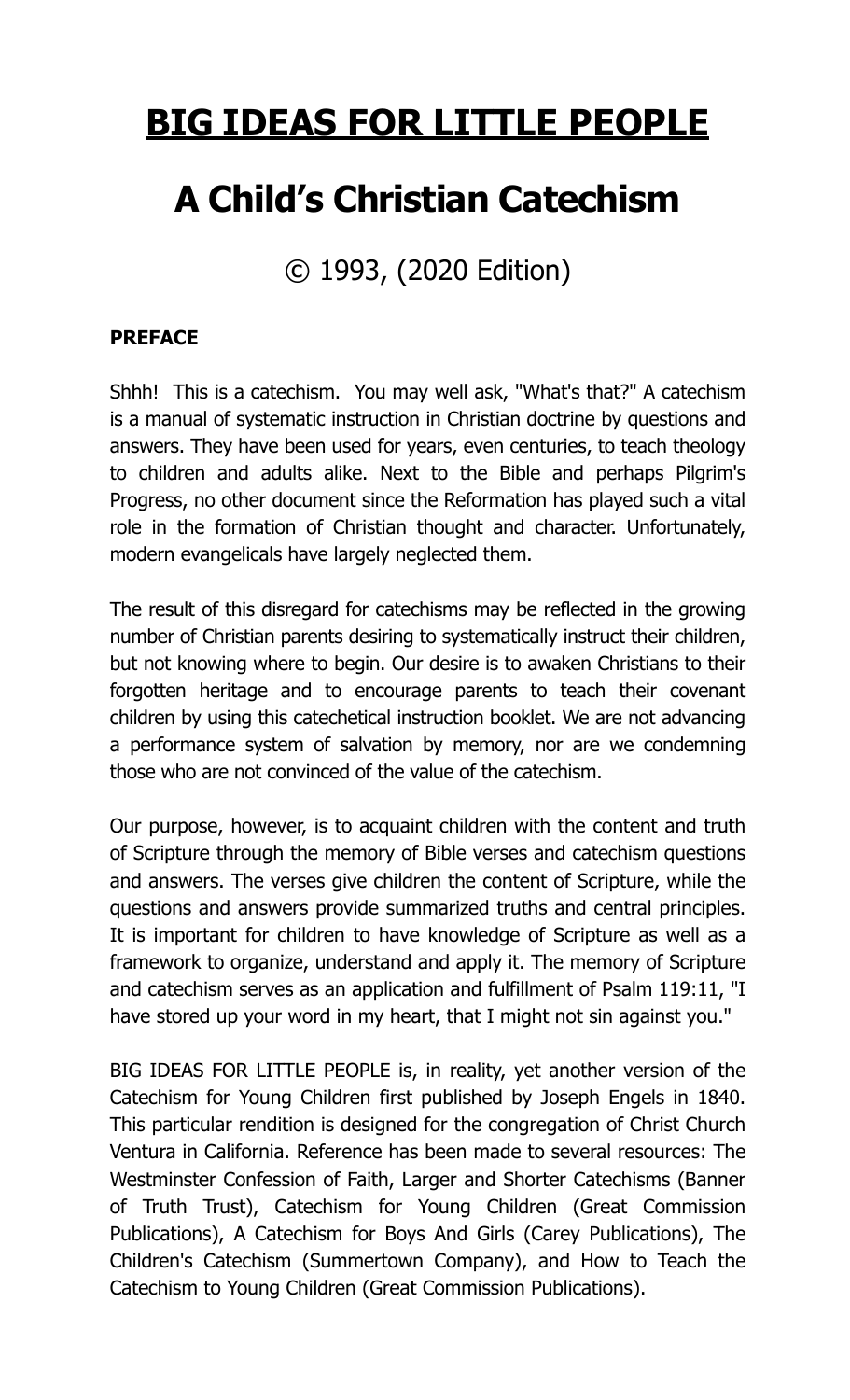Scripture references have been written out in full to help children to use their Bibles without the hindrance of abbreviations. These references are intended to clarify, illustrate, or confirm the principle stated. Scripture quotations are taken from The Holy Bible, English Standard Version™ Copyright © 2002, by Crossway Bibles, used by permission of Good News Publishers.

This catechism may be used profitably in a number of ways. Parents may use it for family devotions integrating Bible stories, singing, and prayer. It may be used with very young children as a bed time chat and family blessing. Brothers and sisters can ask each other the questions. Pastors may use it as a formal guide in classes for young people or to quiz individual children in private instruction. Church leaders may find this booklet useful as curriculum for a Sunday School.

It has been stressed that this booklet is for children, but parents and young adults will find it to stand on its own as a direct, simple, and theologically accurate statement of the essential truths of the Christian faith. If studied systematically in bite size pieces, the catechism may provide spiritual benefit to all that engage it.

Parents should use the catechism often rather than doing too much at once. Take care not to bore your children, but make it fun and interesting for them. Talk about the answers and show how they apply to daily life. A thematic melody has been developed at the back of this booklet to assist effective learning. Space is also provided for personal notes on each measure of thought. As children learn the questions and answers they will be better able to understand the Bible and to apply biblical preaching.

Yes, this little booklet is a catechism prepared to introduce children to the essential truths of the Christian faith. It is our unashamed intent to teach children theology in confidence that our heavenly Father will fulfill all of His covenant promises to our children. May God be glorified as our children are grounded in biblical truth, awakened to the character of God, transformed by the gospel of grace, and fully equipped to delight in God's will and walk in His ways, through Jesus Christ our Lord.

 Roy Bennett, Pastor Christ Church Ventura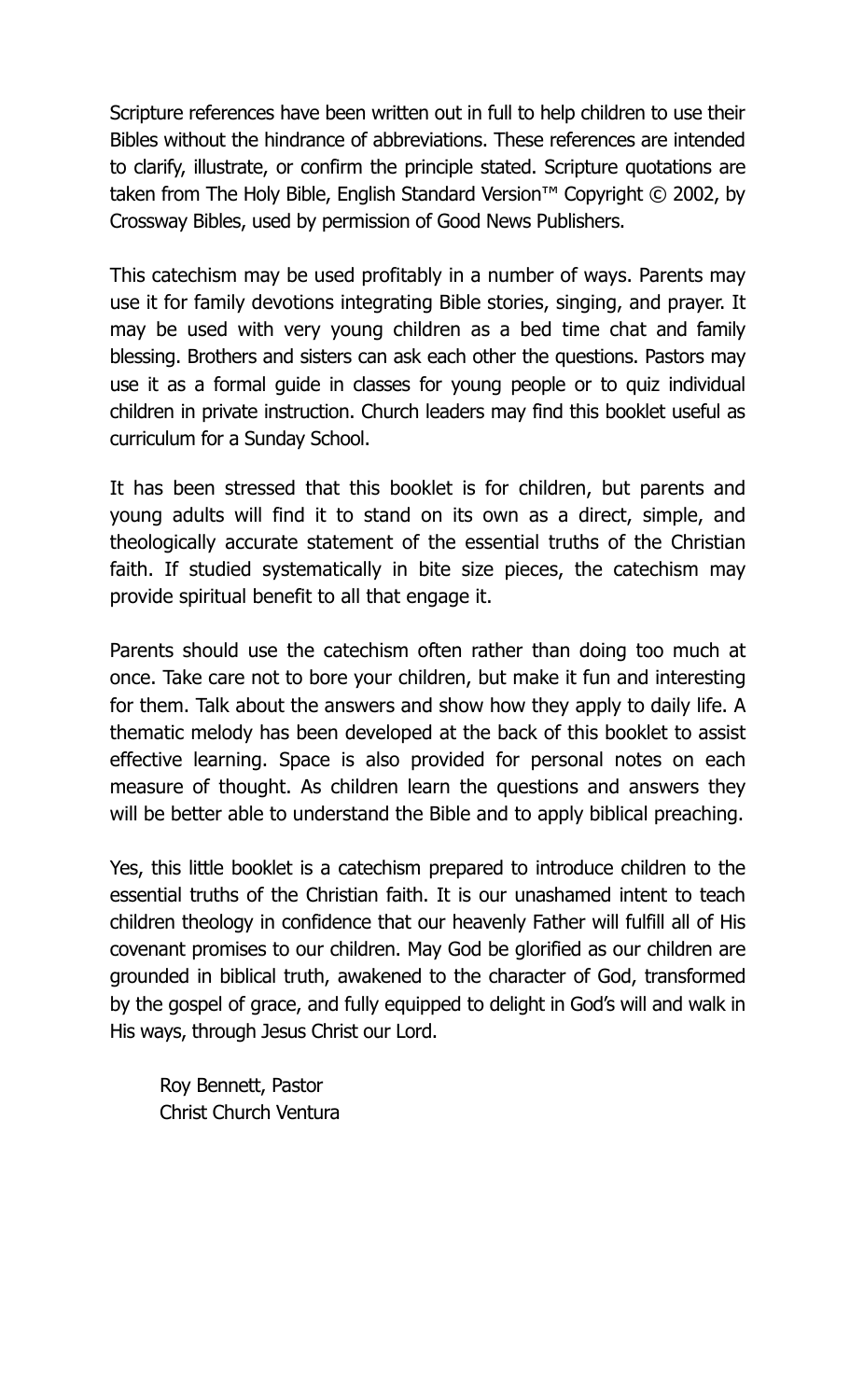# **1. QUESTION: Who made you?**

ANSWER: God.

 **Genesis 1:26-27; 2:7; 5:2; Job 33:4; Psalms 100:3; Isaiah 44:2a; Malachi 2:10; Colossians 1:16-17**

# **2. Q: What else did God make?**

A: God made everything.

 **Genesis 1:1, 31; Psalms 33:6-9; John 1:1-3; Acts 14:15; 17:25; Romans 11:36; 1 Corinthians 8:6; Colossians 1:16; Hebrews 1:1-2**

# **3. Q: Why did God make you and everything?**

A: For His own glory.

**Psalms 19:1; Isaiah 43:7; Acts 17:26-27; Revelation 4:11; 5:13** 

# **4. Q: How can you glorify God**

A: By loving Him and doing what He commands.

**1 Samuel 15:22; Ecclesiastes 12:13; Jeremiah 7:23; Mark 12:29-31; Luke 8:21; John 14:21; Acts 5:29; 1 Corinthians 10:31; 1 John 5:3** 

# **5. Q: Why should you glorify God?**

A: Because He made me and takes care of me.

 **2 Kings 6:16-17; Psalms 23; 116:1; 121; Daniel 6:22; Romans 11:36** 

# **6. Q: Is there more than one God?**

A: There is only one God.

 **Deuteronomy 6:4; Isaiah 44:6; 1 Corinthians 8:4; Ephesians 4:5-6** 

# **7. Q: How many persons are in the one God?**

A: Three persons.

#### **Mt. 3:16-17; 28:19; John 15:26; 2 Corinthians 13:14; 1 Peter 1:2**

# **8. Q: Who are they?**

A: The Father, the Son, and the Holy Spirit.

 **Matthew 28:19; John 14:26; 2 Corinthians 13:14; Jude 20-21**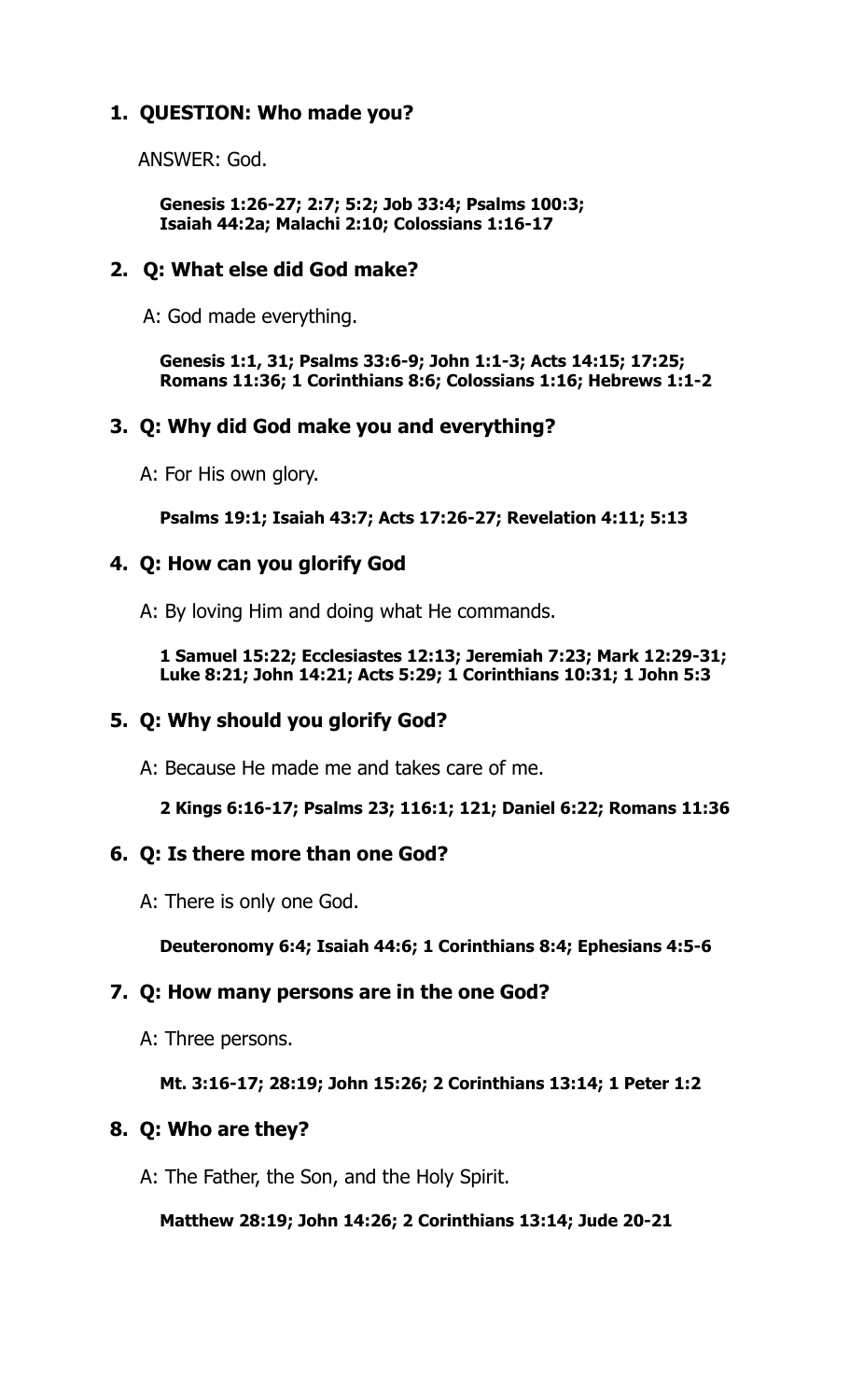# **9. Q: What is God?**

A: God is a spirit and does not have a body.

#### **John 4:24; 2 Corinthians 3:17; 1 Timothy 1:17**

#### **10. Q: Where is God?**

A: God is everywhere.

 **Deuteronomy 4:39; Psalms 139:7-12; Isaiah 66:1; Jeremiah 23:23-24; Acts 17:27-28** 

# **11. Q: Can you see God?**

A: No. I cannot see God, but He always sees me.

 **Exodus 33:20; Psalms 139:1-4; Proverbs 5:21; 15:3; John 1:18; 1 Timothy 6:16; Hebrews 4:13** 

#### **12. Q: Does God know everything?**

A: Yes. Nothing can be hidden from God.

**1 Chronicles 28:9; 2 Chronicles 16:9; Psalms 139:12; Proverbs 15:3; Luke 12:6-7; Acts 15:18; Hebrews 4:13** 

# **13. Q: Can God do everything?**

A: Yes. God can do anything He wants.

 **Genesis 18:14; Jeremiah 32:17; Daniel 4:34-35; Matthew 19:26; Ephesians 1:11; 3:20; Philippians 2:13; Titus 1:2; Hebrews 6:16-18**

# **14. Q: Where do you learn how to love and obey God?**

A: In the Bible alone.

 **Psalms 119:105; Isaiah 8:20; 40:8; Matthew 22:29; John 17:17; Galatians 1:8-9; 2 Timothy 3:15-17;** 

# **15. Q: Who wrote the Bible?**

A: Men who were guided by the Holy Spirit

#### **2 Kings 17:13; 2 Timothy 3:16; Hebrews 1:1-2; 2 Peter 1:20-21**

#### **16. Q: Who were our first parents?**

A: Adam and Eve.

#### **Genesis 1:27; 3:20; 5:1,2; 1 Timothy 2:13**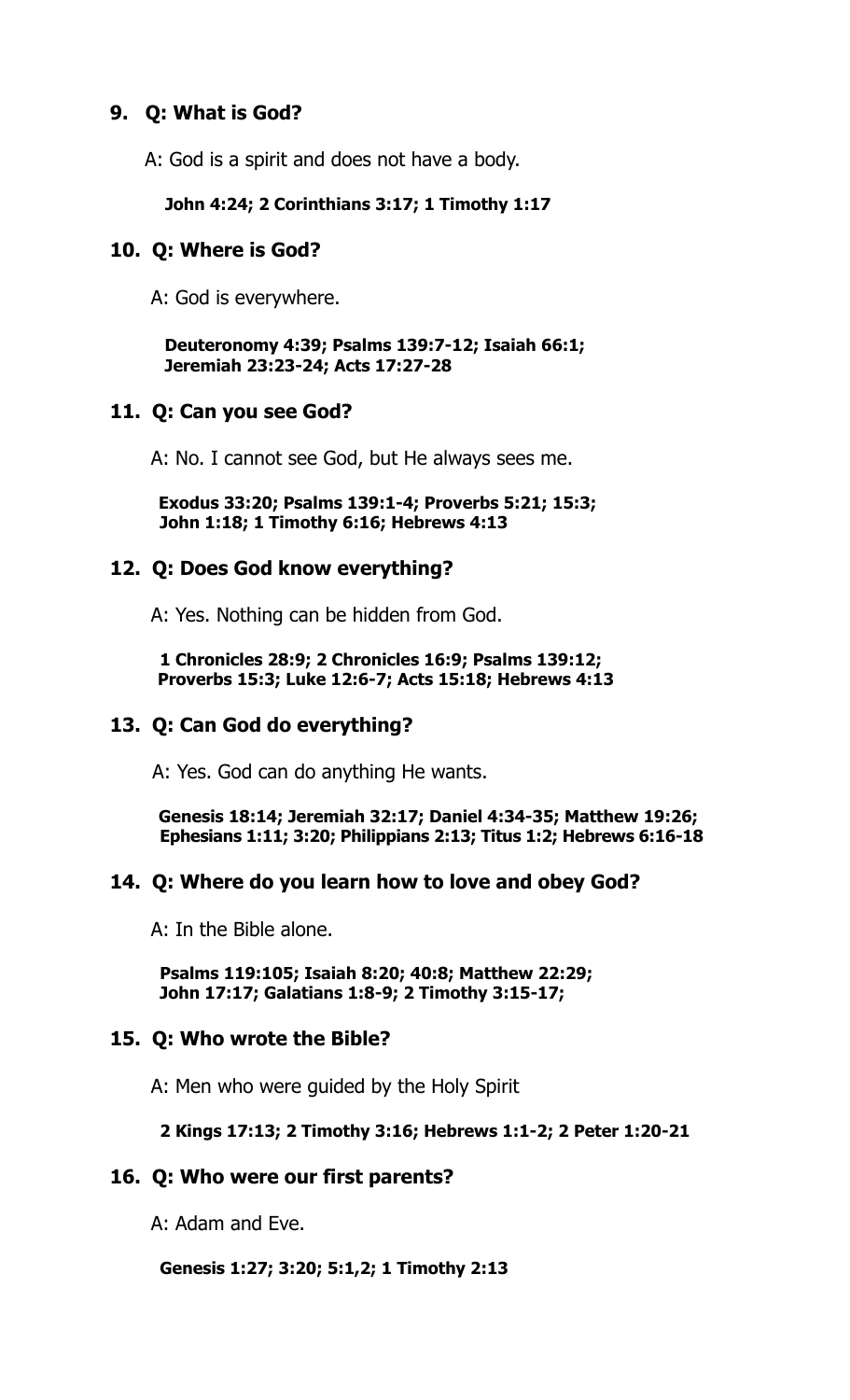# **17. Q: What were our first parents made of?**

A: God made Adam's body out of the earth, and He made Eve from Adam's body.

#### **Genesis 2:7, 21-22; Job 10:9; Psalms 103:14; 1 Timothy 2:13**

# **18. Q: What did God give Adam and Eve besides bodies?**

A: He gave them souls that would never die.

 **Genesis 2:7; Ecclesiastes 12:7; Zechariah 12:1**

# **19. Q: Do you have a soul as well as a body?**

A: Yes, I have a soul that will never die.

 **Ecclesiastes 12:7; Mark 8:36-37; Luke 23:43; John 8:51; John 11:26; 1 Corinthians 15:54; 2 Corinthians 5:1; Revelation 20:4** 

# **20. Q: How do you know that you have a soul?**

A: Because God tells me so in the Bible.

 **Ecclesiastes 12:7; Matthew 10:28; Luke 23:43; John 8:51; 11:26; 1 Corinthians 15:54; 2 Corinthians 5:1; Revelation 20:4** 

# **21. Q: When God made Adam and Eve, what were they like?**

A: They were holy and happy with God.

**Genesis 1:26-28, 31; 2:25; Psalms 8:4-5; Ecclesiastes 7:29; Ephesians 4:24 (See question 3)** 

# **22. Q: What is a covenant?**

A: A serious agreement made between two or more persons.

**Genesis 9:12-17; 15:18; Exodus 19:5-6; 1 Samuel 18:3; Psalms 89: 3-4, 28-29, 34-35; Matthew 26:14-16; Acts 23:12-14** 

# **23. Q: What covenant did God make with Adam?**

A: The covenant of works.

 **Genesis 2:16-17; Leviticus 18:5; Romans 10:5; Galatians 3:12**

# **24. Q: What did Adam have to do in the covenant of works?**

A: To obey God perfectly.

 **Genesis 2:16-17; Joshua 1:7-8; Psalm 19:7; Romans 7:12**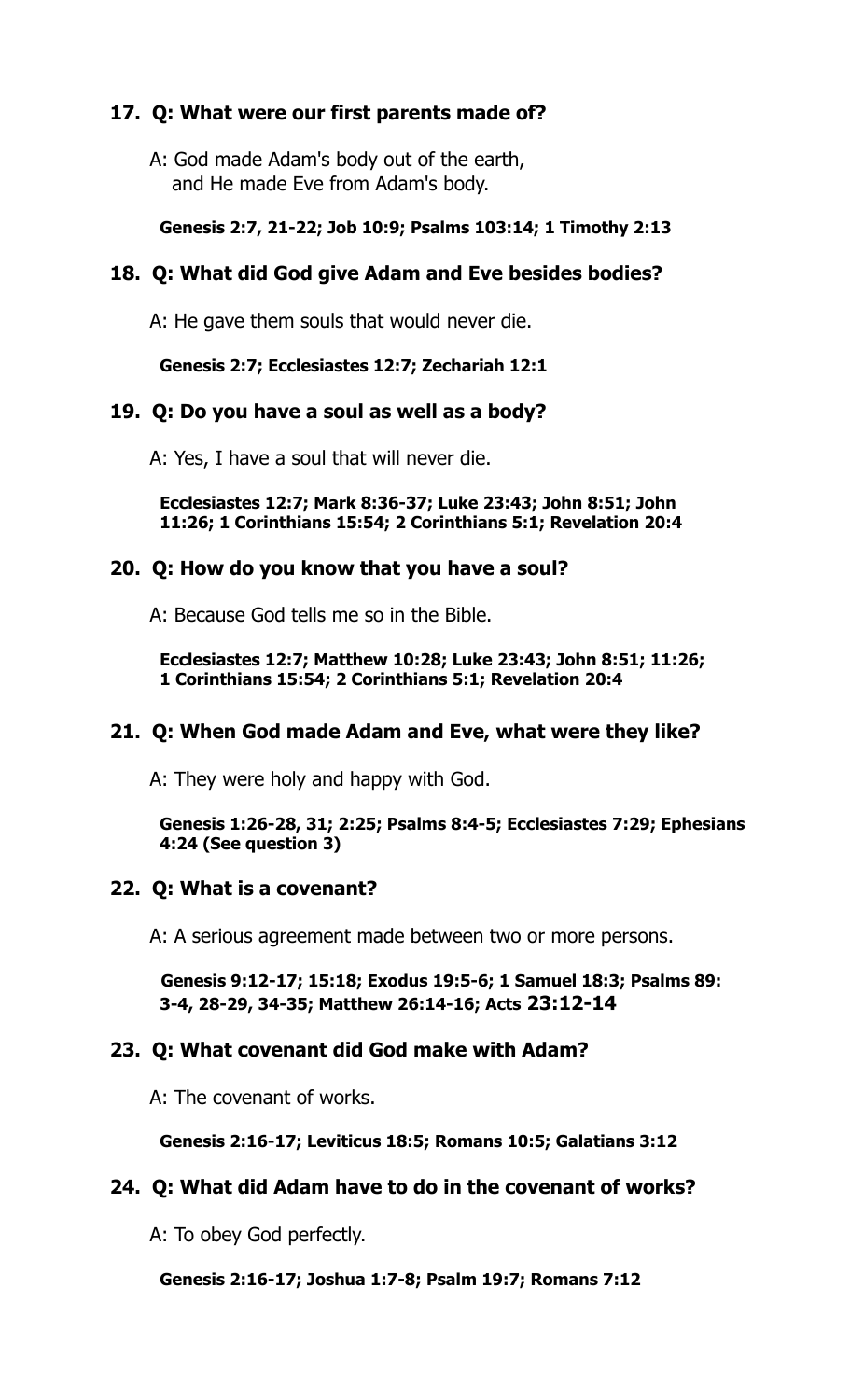# **25. Q: What did God promise in the covenant of works?**

A: To reward with life if Adam obeyed.

#### **Genesis 2:16; 3:22; Romans 10:5; Galatians 3:12**

# **26. Q: What did God threaten in the covenant of works?**

A: To punish with death if Adam disobeyed

 **Genesis 2:17; Ezekiel 18:20; Romans 6:23; James 1:5** 

# **27. Q: Did Adam keep the covenant of works?**

A: No. He sinned against God.

 **Genesis 3:1-7, 17; Ecclesiastes 7:29; Hosea 6:7; Romans 5:12, 14, 19; 1 Corinthians 15:21-22; 1 Timothy 2:14**

# **28. Q: What is sin?**

A: Sin is disobeying or not keeping God's law in any way.

 **Proverbs 24:9; Romans 3:20; 4:15; James 2:9; 1 John 3:4** 

# **29. Q: What is disobeying God's law?**

A: Doing what God says not to do.

 **2 Samuel 11:2-5; 12:1-9; 1 Kings 11:4-8; James 4:17**

# **30. Q: What is not keeping God's law?**

A: Not being or not doing what God requires.

 **1 Samuel 15:19-23; Daniel 6:4; Hosea 6:7; Malachi 3:8-9; Romans 1:21; James 4:17; 1 John 3:4** 

# **31. Q: What does every sin deserve?**

A: God's anger and punishment.

 **Proverbs 11:19; Romans 1:18; 2:8; 6:23; Ephesians 5:6** 

# **32. Q: How did Adam and Eve sin?**

A: By eating the forbidden fruit.

# **Genesis 2:16-17; 3:6-8 (See Questions: 16, 29)**

# **33. Q: Who tempted them to sin?**

A: The devil first tempted Eve, then she gave the fruit to Adam.

 **Genesis 3:1-6; 2 Corinthians 11:3; 1 Timothy 2:13,14**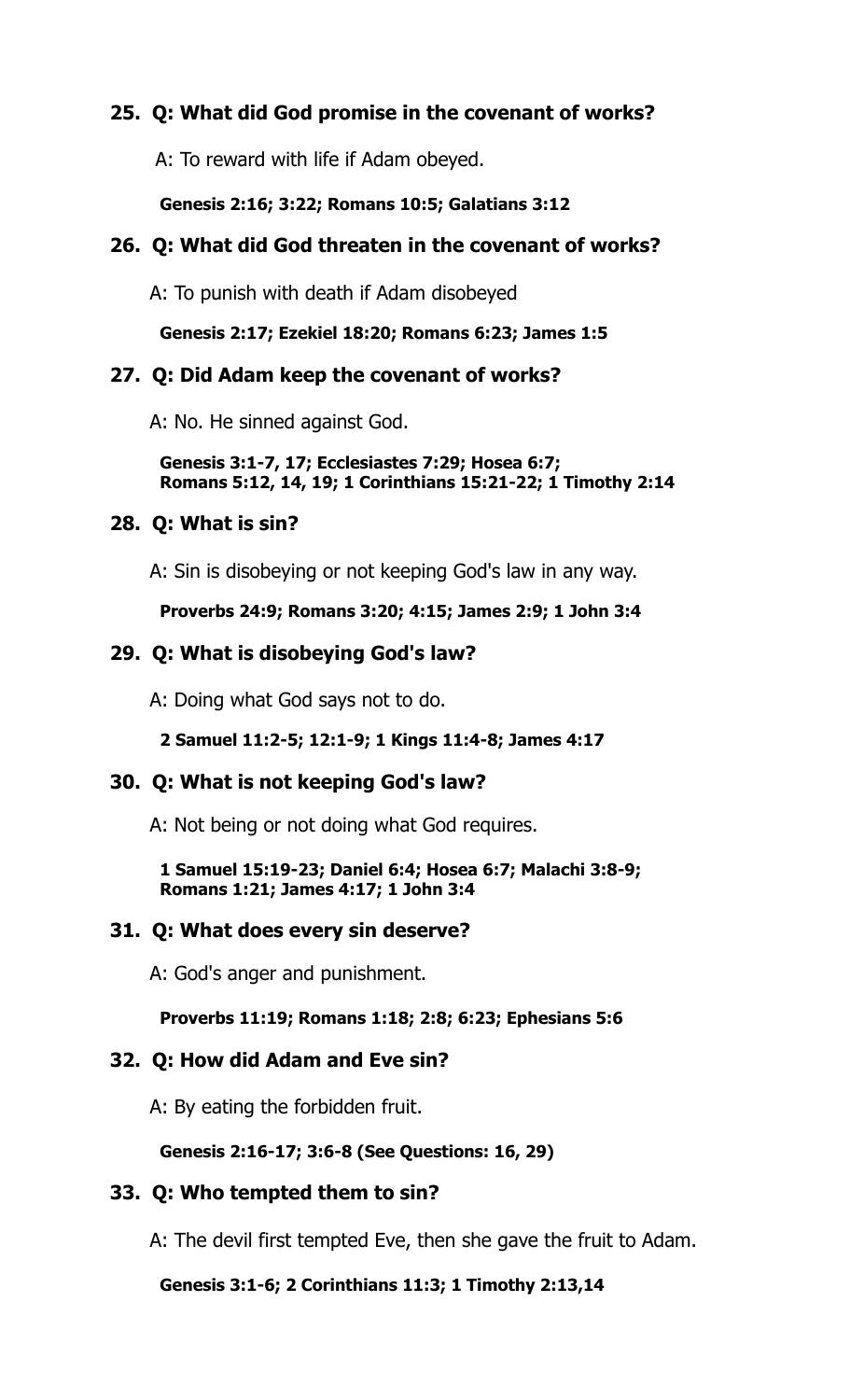# **34. Q: What happened to Adam and Eve when they sinned?**

A: They became sinful and miserable and were separated from God.

 **Genesis 3:8-24; 4:1-24; Romans 5:12-13; 6:23; Ephesians 2:3; James 1:14,15 (See Questions: 2, 21)** 

#### **35. Q: Did Adam act for himself alone in the covenant of works?**

A: No. He also acted for the whole human family.

 **Acts 17:26; Romans 5:12, 19; 1 Corinthians 15:21-22**

#### **36. Q: How has the human family been affected by Adam's sin?**

A: Every human being is born with a sinful nature.

 **Psalms 51:5; Romans 5:18-19; 1 Corinthians 15:21-22; Ephesians 2:1-3; 1 John 5:19** 

#### **37. Q: What do we call the sinful nature we get from Adam?**

A: Original sin.

 **Psalms 14:2,3; 58:3; Ecclesiastes 9:3; Jeremiah 7:9 Matthew 15:18-20; Romans 5:12, 18-19; 8:8; Ephesians 2:1; James 1:15** 

# **38. Q: Can anyone go to heaven with this sinful nature?**

A: No. Our hearts must be changed before we are fit for heaven.

 **Jeremiah 31:33,34; Ezekiel 36:25-27; John 1:12-13; 3:3-8; 2 Corinthians 5:17; 1 Peter 1:23; 1 John 5:18; Revelation 21:27** 

#### **39. Q: What is this change of heart?**

A: Regeneration or being born again.

 **Titus 3:5-7; John 3:3-8**

#### **40. Q: Who can change a sinner's heart?**

A: Only the Holy Spirit.

 **John 3:3; 14:26; Romans 8:6-11; 1 Corinthians 2:9-14; 12:3; Titus 3:5-6; 2 Thessalonians 2:13,14; 1 John 3:23-24; 4:13** 

#### **41. Q: Can anyone be saved through the covenant of works?**

A: No one can be saved by good works.

#### **Romans 3:10, 23; Galatians 2:16; 3:10; Ephesians 2:8-9**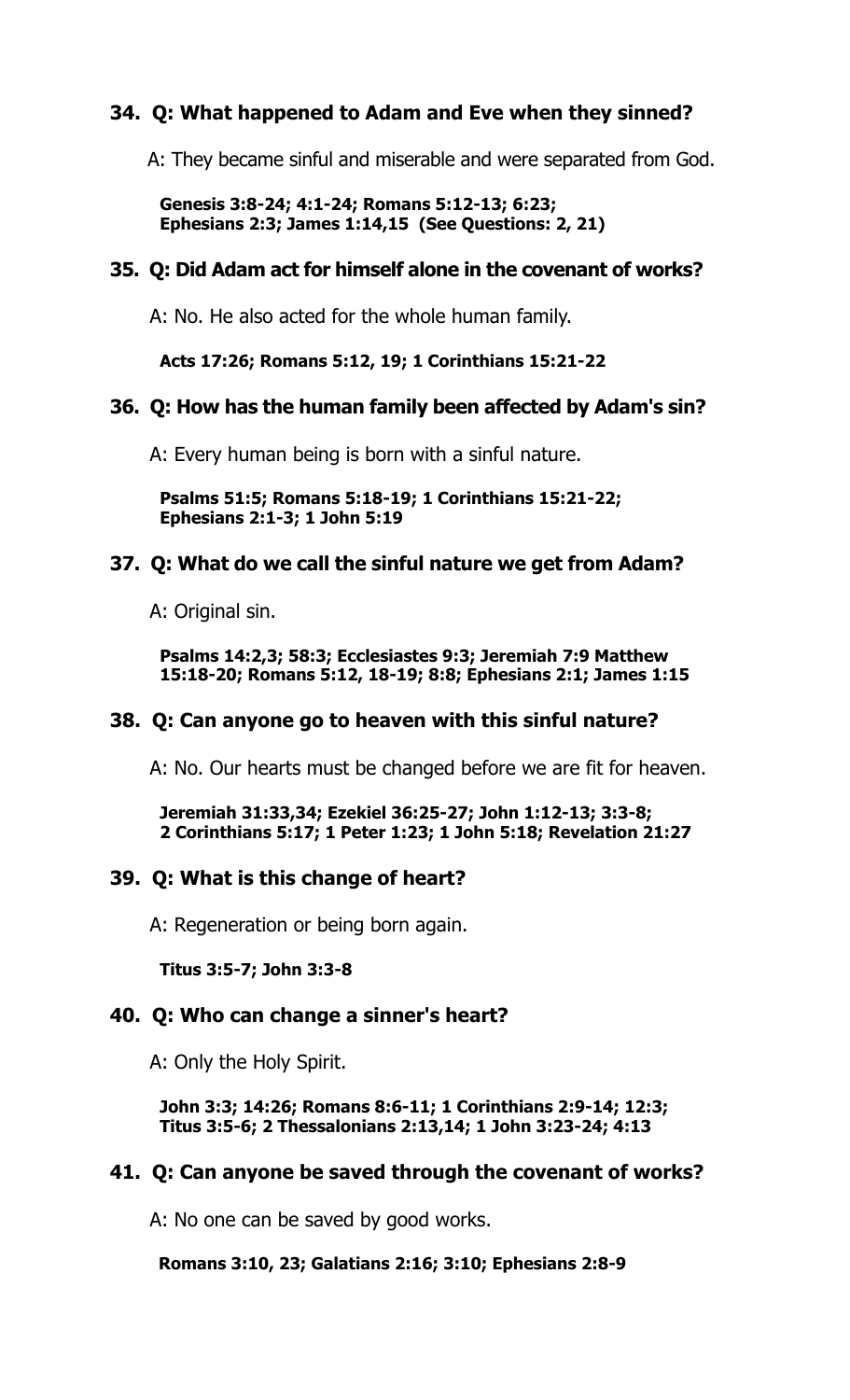# **42. Q: Why can no one be saved through the covenant of works?**

A: Because every human being has broken it and is condemned by it.

#### **Genesis 6:5; Job 14:4; Proverbs 20:9; Romans 3:23; 1 John 1:8**

# **43. Q: How has every human being broken the covenant of works?**

A: The whole human family was represented by Adam and so all have fallen with Him in his sin.

 **Genesis 1:28; Psalms 51:5; Acts 17:26; Romans 5:12-19; 1 Corinthians 15:21-22; Ephesians 2:1-3; 1 John 5:19** 

# **44. Q: How then can human beings be saved?**

A: By the Lord Jesus Christ in the covenant of grace.

 **John 17:4-5, 12; 19:30; 1 Corinthians 15:22; 1 Timothy 2:5-6**

# **45. Q: What is the covenant of grace?**

 A: The agreement God, the Father, made with Christ, His eternal Son for life and salvation.

 **Genesis 3:15; Isaiah 42:6; 53:10-11; 59:21; John 3:16; Galatians 3:16; 1 Timothy 2:5-6; Titus 3:4-7; 1 John 5:11-13**

# **46. Q: Did Christ act for Himself alone in the covenant of grace?**

A: No. He acted for all God's chosen people.

 **Matthew 24:22, 31; 25:34; John 6:37-40, 44; 15:16; 17:2, 6, 9 Acts 4:28-29; Romans 8:28-33; Ephesians 1:4-5,11; 1 Peter 1:2** 

# **47. Q: What did Christ do in the covenant of grace?**

A: He obeyed the whole law for His people and suffered for their sins.

 **Matthew 26:28; John 14:31; Romans 5:9, 19; Galatians 4:4-5; Philippians 2:8; Hebrews 9:14,15; 1 Peter 2:24; 1 John 1:7** 

#### **48. Q: Did Jesus ever commit any sin?**

A: No. He always perfectly obeyed God.

 **Isaiah 53:9; Luke 23:47; John 8:45-46; 2 Corinthians 5:21 Hebrews 4:15; 7:26; 1 Peter 1:19; 2:22; 1 John 3:5; 5:21** 

# **49. Q: How did the Son of God suffer?**

A: By becoming human to obey and suffer as a man.

 **Isaiah 7:14, 9:6; John 1:14; Romans 8:3; Galatians 4:4; Philippians 2:5-8; Colossians 2:9; Hebrews 2:14, 17; 4:15**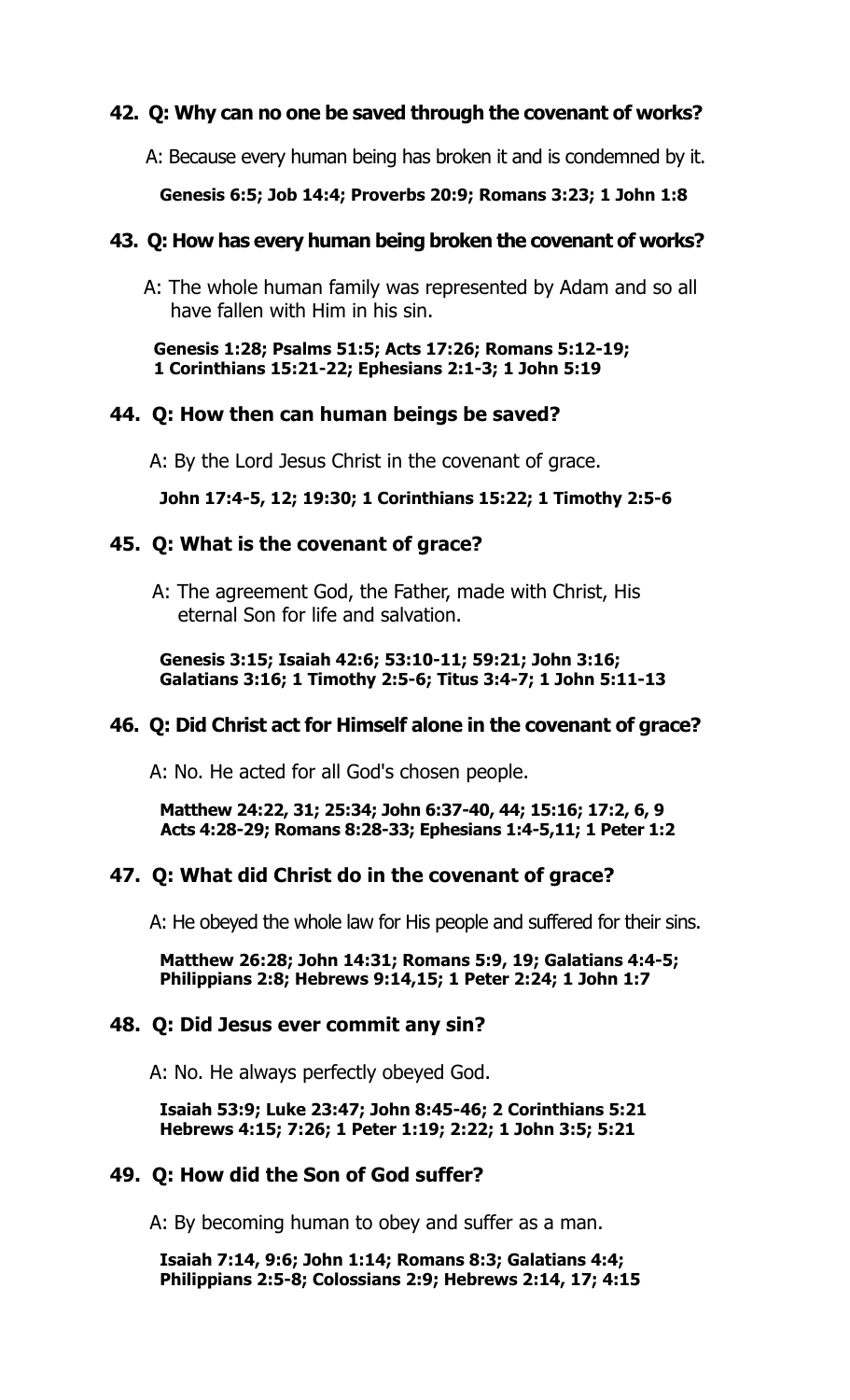# **50. Q: For whom did Christ obey and suffer?**

A: For those the Father has given Him.

 **Isaiah 53:8; Matthew 1:21; John 6:37; 10:11, 15-16, 26-29; John 17:9; Hebrews 2:10-13** 

# **51. Q: How did Christ live on earth?**

A: In poverty and suffering.

 **Isaiah 53:3; Matthew 4:1-2; 8:20; Luke 2:7; 2 Corinthians 8:9 Philippians 2:7-8; 1 Peter 2:21-23** 

# **52. Q: How did Christ die?**

A: In pain and disgrace on the cross.

 **Psalms 22:15; Isaiah 53:3, 7; Matthew 27:22; John 19:5-6; Philippians 2:8; Hebrews 12:2** 

# **53. Q: What is meant by the atonement?**

A: Christ's suffering and dying in the place of His People to pay the price for all their sins.

 **Mark 10:45; Romans 3:23-25; 5:8-9; 1 Corinthians 15:3; 2 Corinthians 5:18-21; Galatians 3:13; Hebrews 9:22; 1 Peter 3:18** 

# **54. Q: What did God promise to do in the covenant of grace?**

A: To justify and sanctify those for whom Christ died.

 **Acts 13:38-41; Romans 5:1, 18; 8:29-33; 1 Corinthians 1:30; 6:11; Galatians 3:24; Philippians 1:6; 1 Thessalonians 4:3** 

# **55. Q: What happens in justification?**

A: God forgives sinners and accepts them as if they had never sinned.

 **Zechariah 3:1-5; Romans 4:5; 5:1; 2 Corinthians 5:21; Galatians 2:16; Ephesians 4:32; Colossians 1:13-14; Hebrews 8:12** 

# **56. Q: What happens in sanctification?**

A: God makes the hearts and actions of believers holy.

 **John 17:17; Romans 6:4, 6, 14, 20-22; Ephesians 2:10; 4:22-24; Philippians 2:12-13; Colossians 3:59-10; 1 Thessalonians 5:23; 2 Thessalonians 2:13; Hebrews 10:10**

# **57. Q: Who will be saved?**

A: Only those who truly repent of their sins and believe in Christ.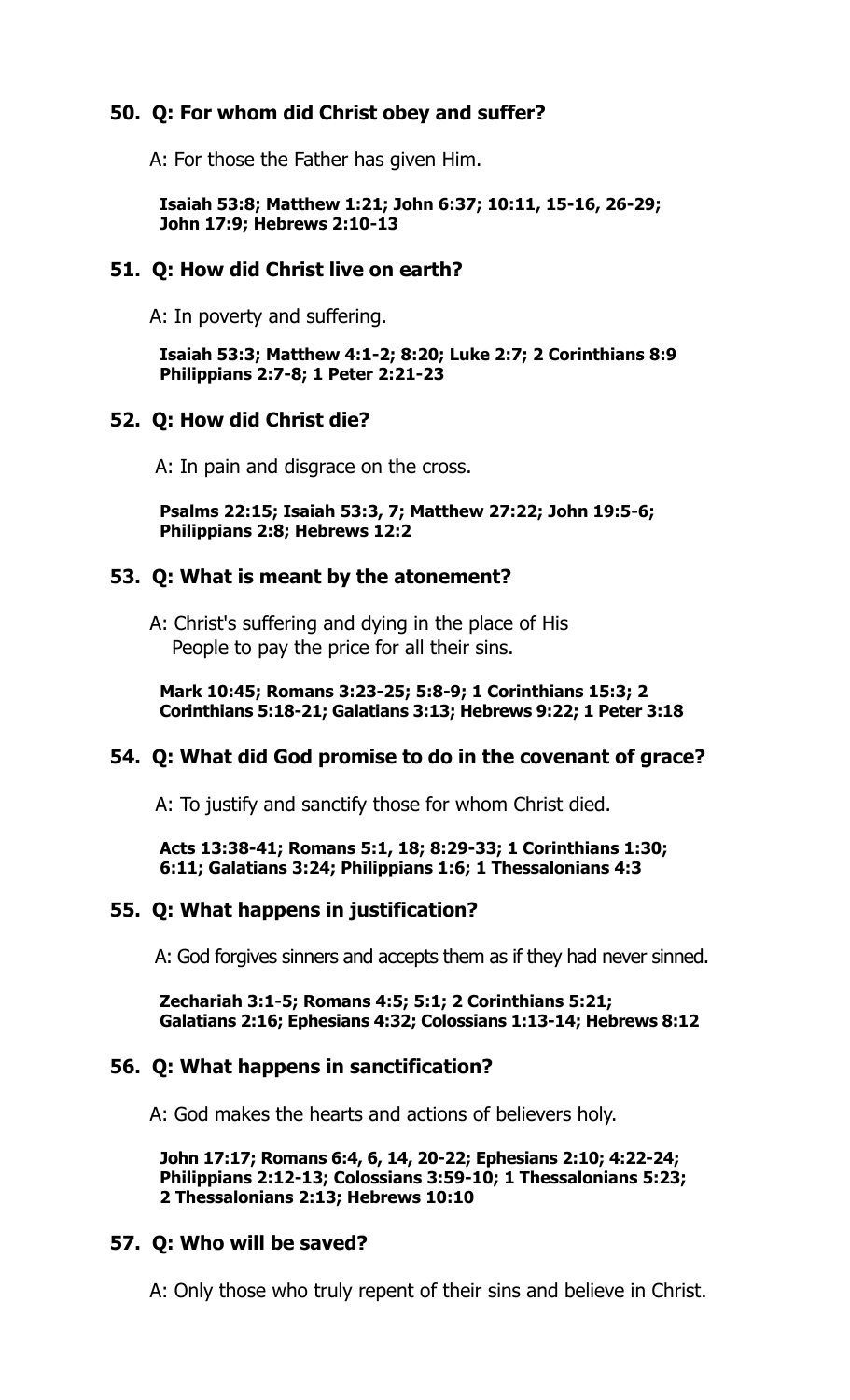**Ezekiel 18:31-32; Mark 1:15; John 3:16; 5:24; 11:25; Acts 2:37-41; 3:19; 16:30-31; 20:21; Romans 10:9-10**

#### **58. Q: What does it mean to repent?**

A: To become sorry for your sins, to hate them, and to stop doing them, because they anger God.

#### **2 Kings 22:19; Ezekiel 18:21; Psalms 5:5; 34:18; 51:17; 97:10; Isaiah 55:7; 66:2;; 2 Corinthians 7:9-10; 1 Thessalonians 1:9-10**

#### **59. Q: What does it mean to believe in Christ?**

A: To trust Christ alone to save you.

 **John 3:16; 8:24; 10:1-2, 9; 14:6; Acts 4:12; 16:31; 1 Timothy 2:5; 1 John 5:11-12** 

#### **60. Q: Can you repent and believe in Christ by your own power?**

A: No. I must have the help of the Holy Spirit.

 **John 3:3-8, 27; 6:44; Acts 11:15-18; 16:14; Romans 8:2, 5, 8-11; 1 Corinthians 2:9-10, 14; 12:3; Galatians 5:17-18**

#### **61. Q: How can you get the help of the Holy Spirit?**

A: God has told us to pray to Him for the Holy Spirit.

 **Isaiah 65:24; Luke 11:9-13; John 4:10; 16:24; Acts 2:38**

#### **62. Q: How does the Holy Spirit bring us to salvation?**

A: By means of the Bible, which is the Word of God.

 **Psalms 19:7; Isaiah 55:11; Acts 8:27-38; 20:32; Romans 1:16; 10:14-17; 15:4; 1 Thessalonians 1:5; 2:13; 2 Timothy 3:14-17; Hebrews 4:12; James 1:21; 1 Peter 1:23; 2:2**

#### **63. Q: When did Christ die?**

A: Almost two thousand years ago.

#### **Matthew 2:1; Luke 1:5; 2:1-2; the Calendar; Secular History**

#### **64. Q: How were people saved who lived before Christ's coming?**

A: They believed in the promised Savior that God would send.

 **Genesis 3:15; Deuteronomy 18:15; Isaiah 53:1-12; Luke 24:26; 1 Corinthians 10:1-4; Hebrews 9:11-15; 10:10-13; 11:13;**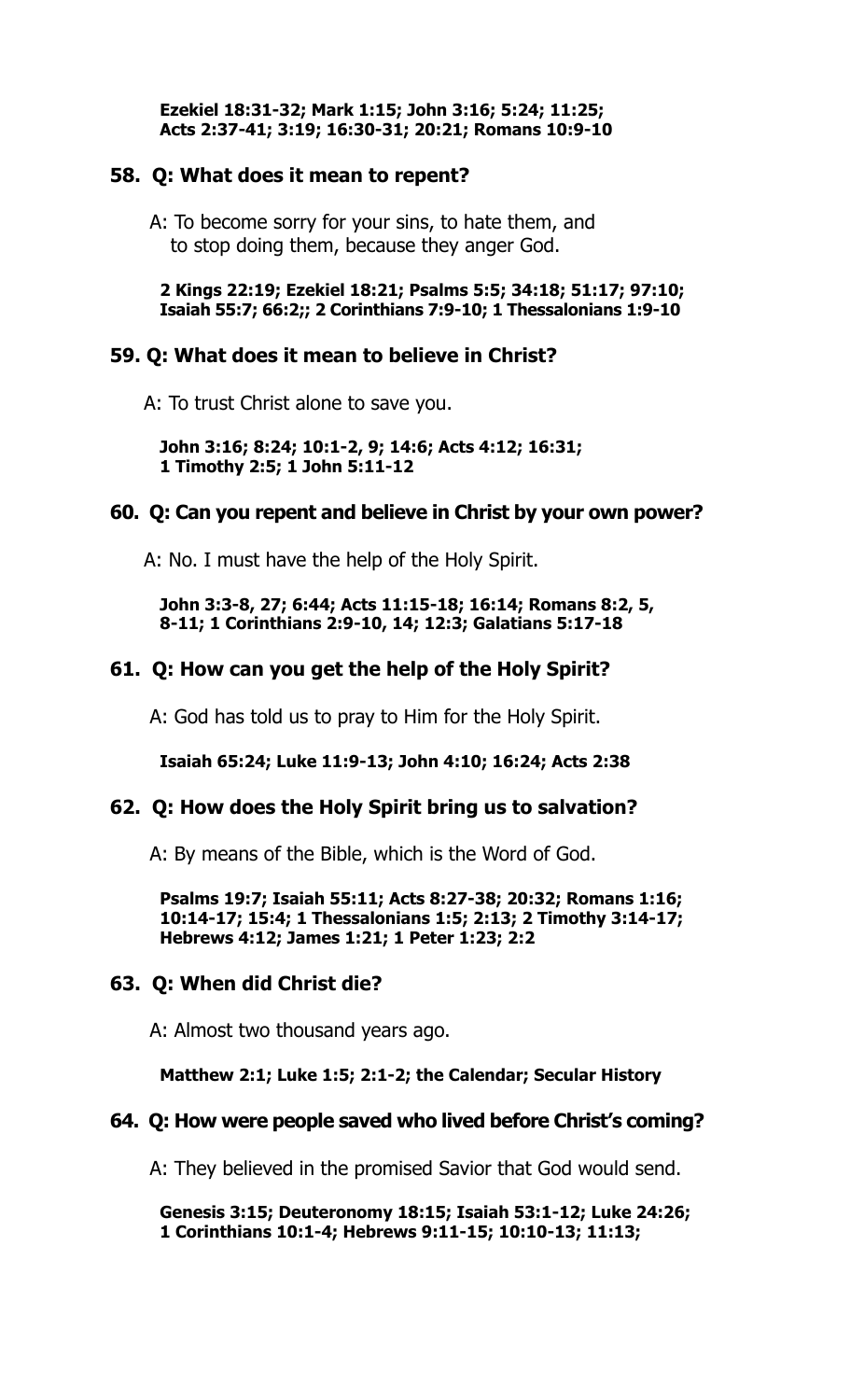# **65. Q: How did those people show their faith?**

A: By obeying God and sacrificing to Him in the way He commanded.

 **Genesis 4:2-5; Exodus 24:3-8; 30:10; 1 Chronicles 29:20-21; Hebrews 9:19-22** 

#### **66. Q: Why did God command these sacrifices?**

A: To teach them about Christ, the Lamb of God, the perfect sacrifice.

 **Exodus 12:46; Isaiah 53:7; John 1:29; 1 Peter 1:19** 

#### **67. Q: What does Christ do for His people?**

A: He does the work of a prophet, a priest and a king.

 **Jeremiah 10:10; John 18:37; Acts 3:22-23; Hebrews 1:1-3; 5:5-6; Revelation 1:5; 19:16** 

#### **68. Q: How is Christ a prophet?**

A: By teaching us the will of God.

 **Deuteronomy 18:15; John 4:25; 14:23-24; 15:15; 1 John 5:20** 

#### **69. Q: How is Christ a priest?**

A: By dying for the sins of His people and praying to God for them.

 **1 Timothy 2:5; Hebrews 2:17-18; 4:14-16; 7:24-28; 1 John 2:1-2** 

#### **70. Q: How is Christ a king?**

A: By ruling over the world and defending His people.

 **2 Chronicles 20:6; Psalms 2:6-8; Isaiah 9:7; 33:22; Jeremiah 23:5; Matthew 28:18; John 1:49; Revelation 1:5; 17:14; 19:16** 

#### **71. Q: Why do you need Christ as a prophet?**

A: Because I am ignorant of God's will.

 **Job 8:9; 11:7; Psalms 73:22; Ecclesiastes 8:7; 9:12; 11:5; John 17:25; Romans 8:26; 1 Corinthians 1:21; 2:14-16** 

#### **72. Q: Why do you need Christ as a priest?**

A: Because I am guilty of sin.

 **Genesis 6:5; Proverbs 20:9; Ecclesiastes 7:20; Romans 3:10-12; James 2:10; 1 John 1:8-9**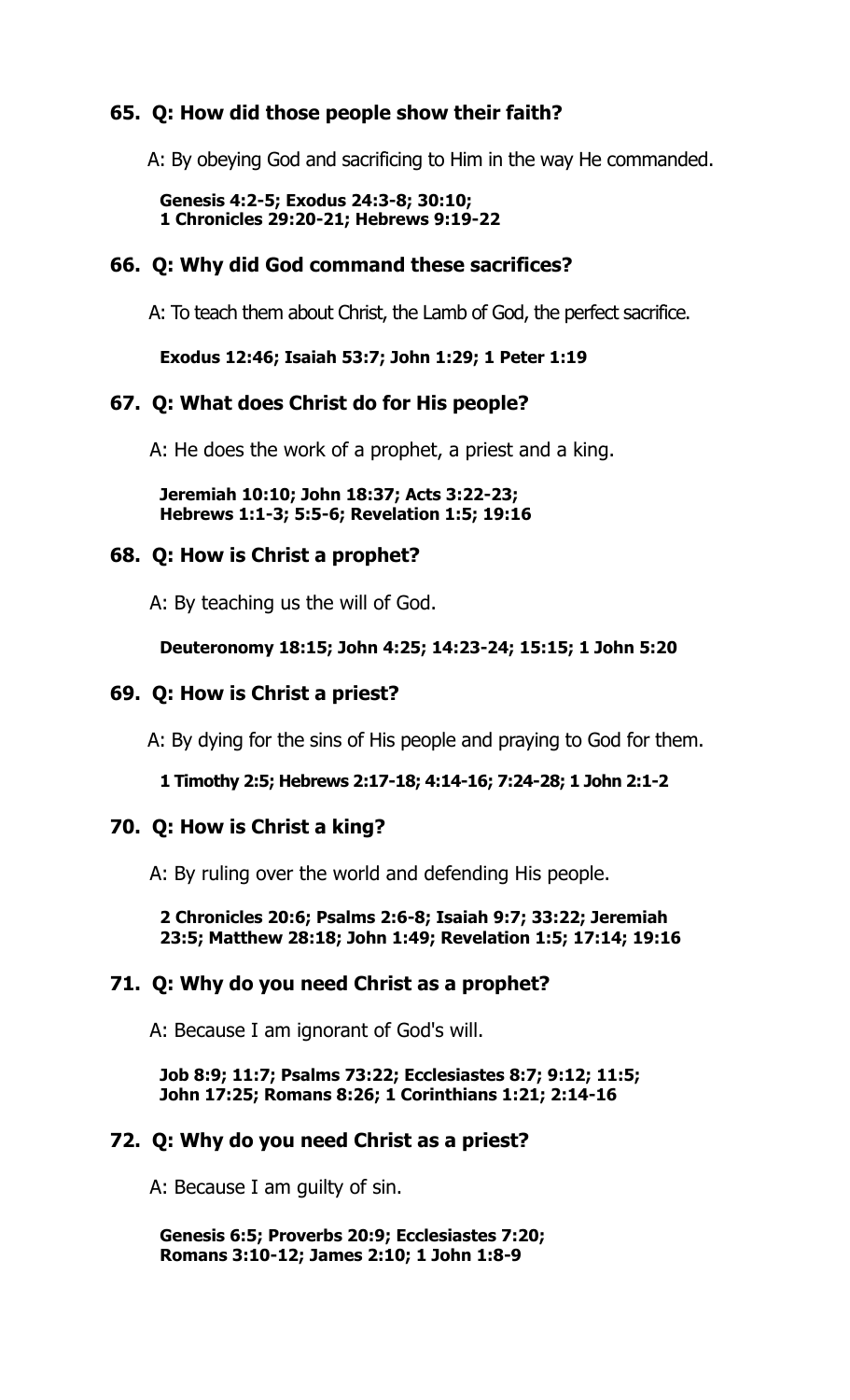# **73. Q: Why do you need Christ as a king?**

A: Because I am weak and helpless.

 **Exodus 14:14; John 15:4,5; 2 Corinthians 12:9-10; Philippians 4:13; Jude 24-25** 

# **74. Q: How many commandments did God give on the stone tablets at Mount Sinai?**

A: Ten Commandments.

 **Exodus 20:1-17; 31:18; 32:15-16; Deuteronomy 5:1-22; 10:4**

# **75. Q: What are the Ten Commandments sometimes called?**

A: The Decalogue, God's moral law.

 **Deuteronomy 10:1-4; 12-13, 17, 20; Romans 2:14-15; 10:5** 

# **76. Q: What do the first four commandments teach us?**

A: How to love God.

 **Deuteronomy 6:5-6; 10:12-13; Matthew 22:36-39** 

# **77. Q: What do the last six commandments teach us?**

A: How to love other people.

 **Micah 6:8; Matthew 7:12; 22:39; Romans 13:9-10**

# **78. Q: What is the basic teaching of the Ten Commandments?**

A: To love God with all our heart and our neighbors as ourselves.

 **Leviticus 19:18; Matthew 22:35-40; Galatians 5:14; James 2:8** 

# **79. Q: Who is your neighbor?**

A: Everyone else.

 **Matthew 5:43-48; 7:12; Luke 6:35-36; 10:25-37** 

# **80. Q: Is God pleased with those who love and obey Him?**

A: Yes. He says, "I LOVE THOSE WHO LOVE ME."

 **Exodus 20:6; Proverbs 8:17; John 16:27; Romans 8:28** 

# **81. Q: Is God pleased with those who do not love and obey Him?**

A: No. He says, "I'M ANGRY WITH THE WICKED EVERY DAY."  **Psalms 7:11; Malachi 2:17; Proverbs 6:16-19**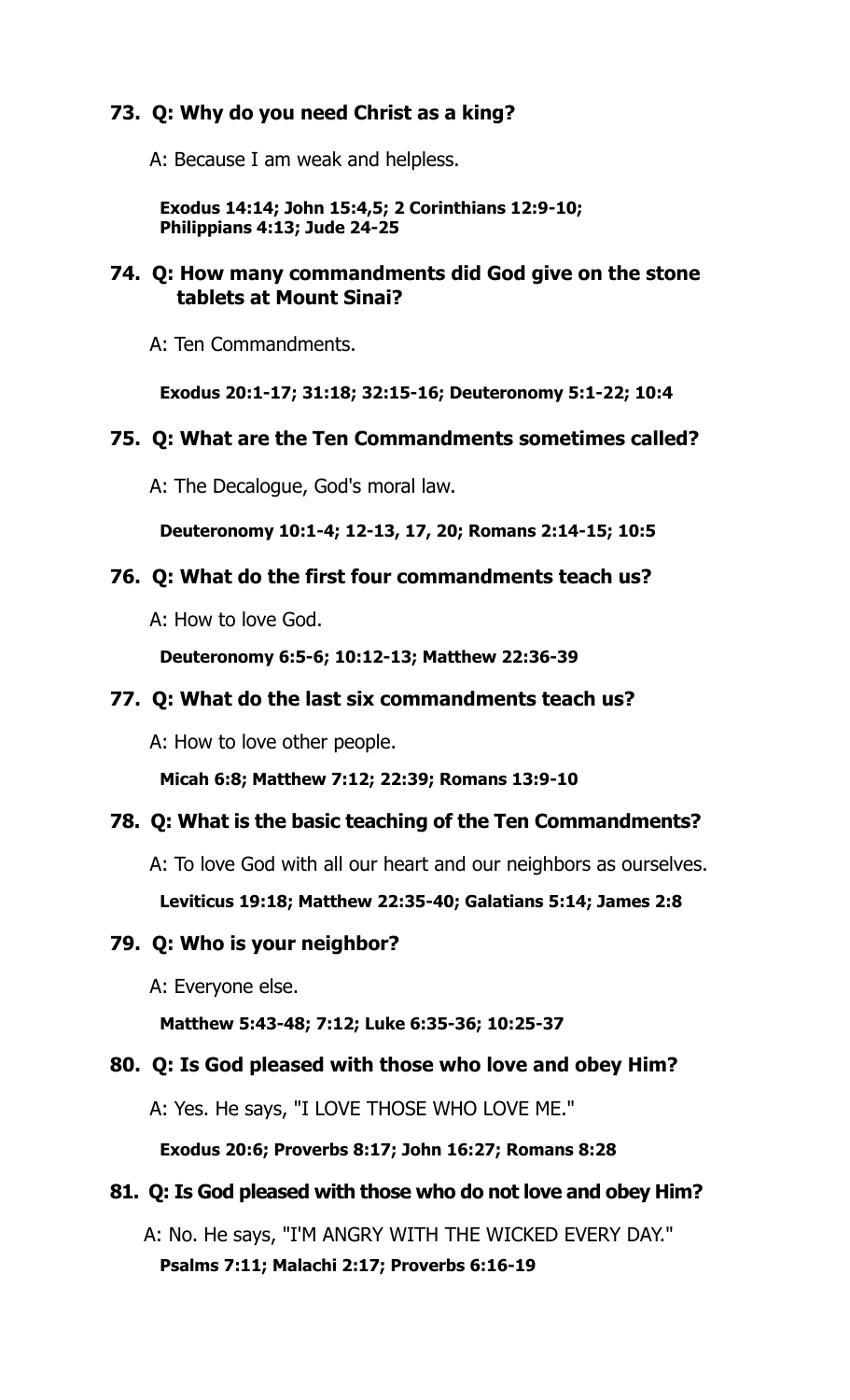# **82. Q: What is the first commandment?**

A: "YOU SHALL HAVE NO OTHER GODS BEFORE ME."

# **Exodus 20:3; Deuteronomy 5:7**

# **83. Q: What does the first commandment tell us to do?**

A: To worship the one true God only.

# **Exodus 34:14; Psalms 29:2; Isaiah 45:5-6; Matthew 4:10;**

# **84. Q: What is the second commandment?**

 A: "YOU SHALL NOT MAKE FOR YOURSELF A CARVED IMAGE OR ANY LIKENESS OF ANYTHING THAT IS IN HEAVEN ABOVE, OR THAT IS IN THE EARTH BENEATH, OR THAT IS IN THE WATER THAT IS UNDER THE EARTH. YOU SHALL NOT BOW DOWN TO THEM OR SERVE THEM, FOR I THE LORD YOUR GOD AM A JEALOUS GOD, VISITING THE INIQUITY OF THE FATHERS ON THE CHILDREN TO THE THIRD AND FOURTH GENERATION OF THOSE WHO HATE ME, BUT SHOWING STEADFAST LOVE TO THOUSANDS OF THOSE WHO LOVE ME AND KEEP MY COMMANDMENTS."

# **Exodus 20:4-6; 34:14; Deuteronomy 5:8-10**

# **85. Q: What does the second commandment tell us to do?**

A: To worship God in the way He tells us and not with images or idols.

 **Exodus 34:14-17; Deuteronomy 4:15-19; Isaiah 44:9-20; 46:5-9; John 4:23-24; Acts 17:29; 1 John 5:21** 

# **86. Q: What is the third commandment?**

A: "YOU SHALL NOT TAKE THE NAME OF THE LORD YOUR GOD IN VAIN, FOR THE LORD WILL NOT HOLD HIM GUILTLESS WHO TAKES HIS NAME IN VAIN."

 **Exodus 20:7; Deuteronomy 5:11** 

# **87. Q: What does the third commandment tell us to do?**

A: To honor God's name, His word, and His works.

 **Leviticus 19:12; Psalms 29:2; 138:2; Isaiah 6:3; 8:13; Ezekiel 36:20-23; 39:7, 25; Matthew 6:9; Revelation 15:4**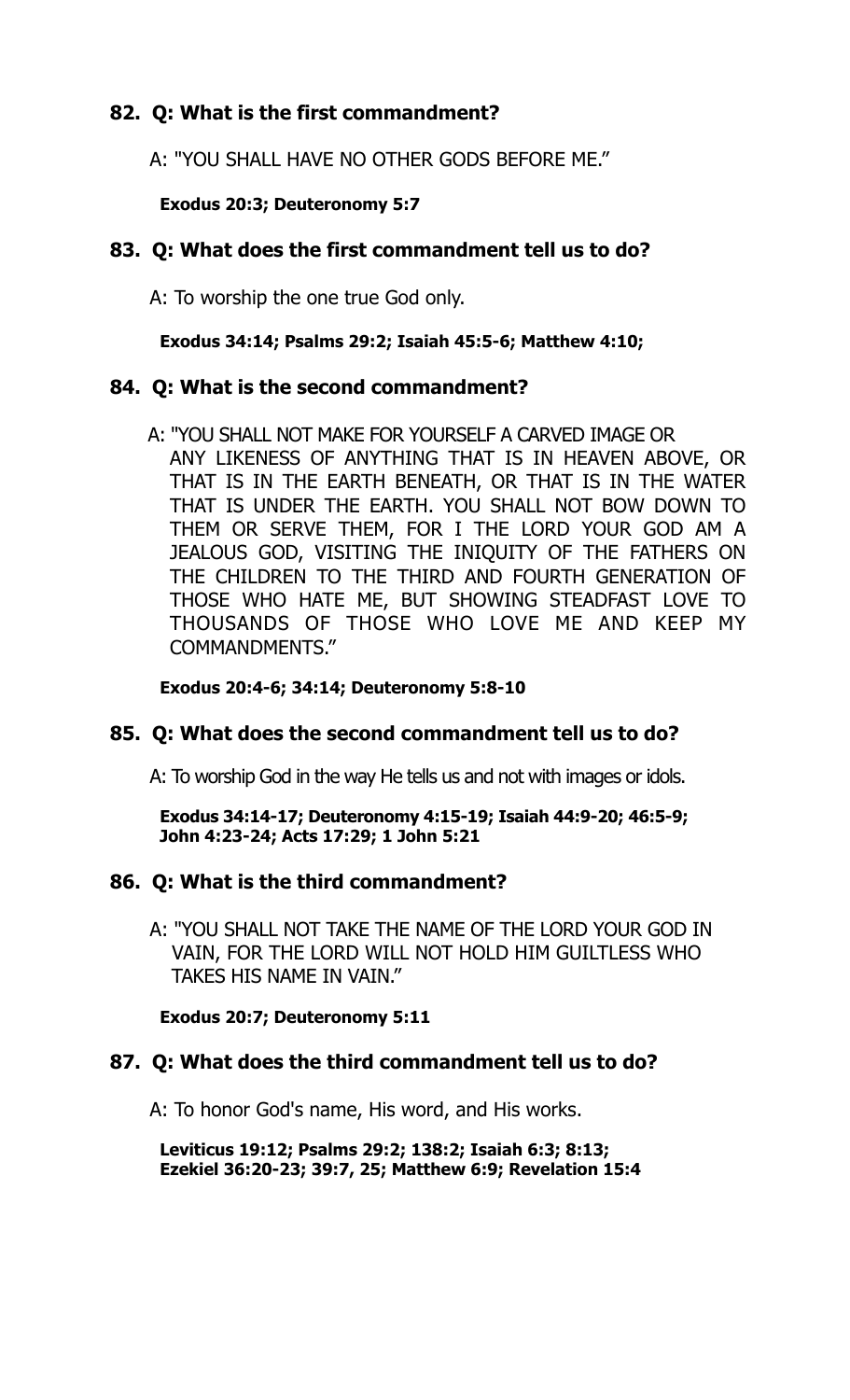# **88. Q: What is the fourth commandment?**

A: "REMEMBER THE SABBATH DAY TO KEEP IT HOLY. SIX DAYS YOU SHALL LABOUR, AND DO ALL YOUR WORK, BUT THE SEVENTH DAY IS A SABBATH TO THE LORD YOUR GOD. ON IT YOU SHALL NOT DO ANY WORK, YOU OR YOUR SON OR DAUGHTER, YOUR MALE SERVANT OR FEMALE SERVANT, YOUR LIVESTOCK, OR THE SOJOURNER WHO IS WITHIN YOUR GATES. FOR IN SIX DAYS THE LORD MADE THE HEAVEN AND EARTH, THE SEA AND ALL THAT IS IN THEM, AND HE RESTED THE SEVENTH DAY. THEREFORE THE LORD BLESSED THE SABBATH DAY AND MADE IT HOLY."

# **Exodus 20:8-11; 23:12; Deuteronomy 5:12-15**

# **89. Q: What does the fourth commandment tell us to do?**

A: To keep the Sabbath holy.

# **Leviticus 19:30; 23:3; Isaiah 58:13-14**

# **90. Q: What day of the week is the Christian Sabbath?**

A: Sunday, the first day of the week, called the Lord's day.

# **Genesis 2:3; Acts 20:7; 1 Corinthians 16:2; Revelation 1:10**

# **91. Q: Why is it called the Lord's day?**

A: Because Christ rose from the dead on that day.

**Matthew 28:1; Mark 16:9; Luke 24:1-6; John 20:1, 19** 

# **92. Q: What should we do on the Sabbath?**

A: We should worship God with His people, pray to Him, read and listen to the Bible, and do good to others.

# **Isaiah 58:13-14; Matthew 12:10-13; Luke 4:15-16;**

# **93. Q: What is the fifth commandment?**

A: "HONOR YOUR FATHER AND YOUR MOTHER THAT YOUR DAYS MAY BE LONG IN THE LAND THAT THE LORD YOUR GOD IS GIVING YOU".

# **Exodus 20:12; Deuteronomy 5:16; Luke 18:20; Ephesians 6:**

# **94. Q: What does the fifth commandment tell us to do?**

A: To love and obey our parents and everyone in authority over us.

 **Exodus 21:15-17; Deuteronomy 21:18-23; Matthew 15:3-6; Romans 13:1-7; Ephesians 6:1-10; Colossians 3:20;**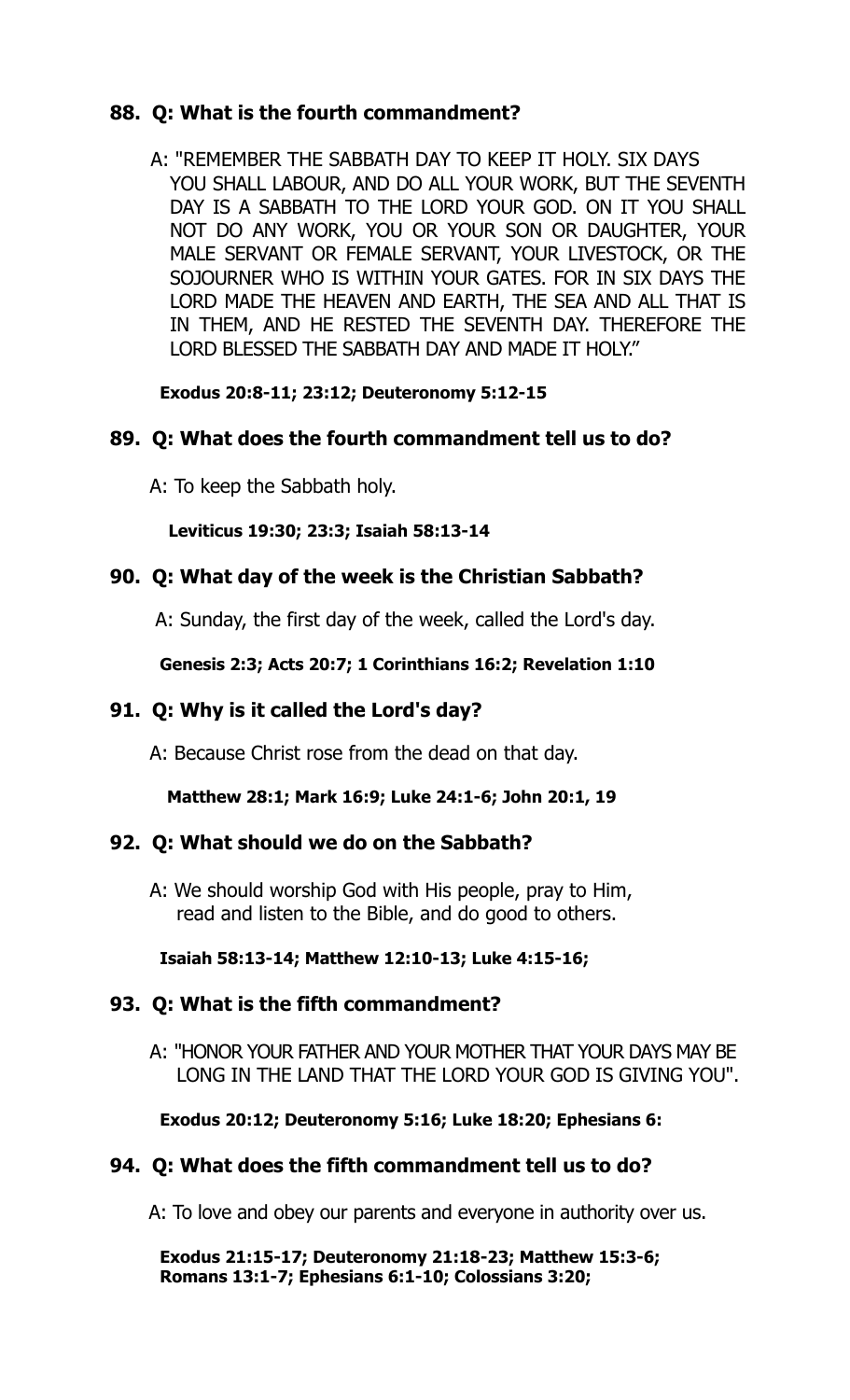# **95. Q: What is the sixth commandment?**

A: "YOU SHALL NOT MURDER.

#### **Exodus 20:13; Deuteronomy 5:17; Matthew 19:18; Romans 13:9**

# **96. Q: What does the sixth commandment tell us to do?**

A: To avoid anger, hatred or harm to anyone.

 **Genesis 9:5-6; Leviticus 19:17-18; Psalms 37:8; Matthew 5:21-22 Acts 16:28; Ephesians 4:26-27; 1 John 3:15** 

# **97. Q: What is the seventh commandment?**

A: "YOU SHALL NOT COMMIT ADULTERY."

 **Exodus 20:14; Deuteronomy 5:18; Luke 18:20; Romans 13:9** 

#### **98. Q: What does the seventh commandment tell us to do?**

A: To keep ourselves sexually pure in what we think, say, and do, and to help others be the same way.

 **Matthew 5:27-28; 19:9; Luke 16:18; Ephesians 5:3-5; Philippians 4:8-9; Colossians 4:6; 1 Thessalonians 4:3-6; Hebrews 13:4**

# **99. Q: What is the eighth commandment?**

A: "YOU SHALL NOT STEAL."

 **Exodus 20:15; Deuteronomy 5:19; Matthew 19:18; Romans 13:9** 

#### **100. Q: What does the eighth commandment tell us to do?**

A: To be honest, hardworking and respectful of other's belongings.

 **Exodus 23:4; Leviticus 19:13; Proverbs 6:6-11; 13:4; 19:15; 20:4; Romans 12:17; Ephesians 4:28; Titus 2:9-10; 1 Peter 4:15** 

#### **101. Q: What is the ninth commandment?**

A: "YOU SHALL NOT GIVE FALSE WITNESS AGAINST YOUR NEIGHBOR."

**Exodus 20:16; Deuteronomy 5:20; Matthew 15:19; Luke 18:20** 

#### **102. Q: What does the ninth commandment tell us to do?**

A: To always tell the truth.

 **Leviticus 19:11; Psalms 15:1-3; Proverbs 21:6; Zechariah 8:16-17; Matthew 5:33-37; 1 Corinthians 13:6; Ephesians 4:25; James 4:11**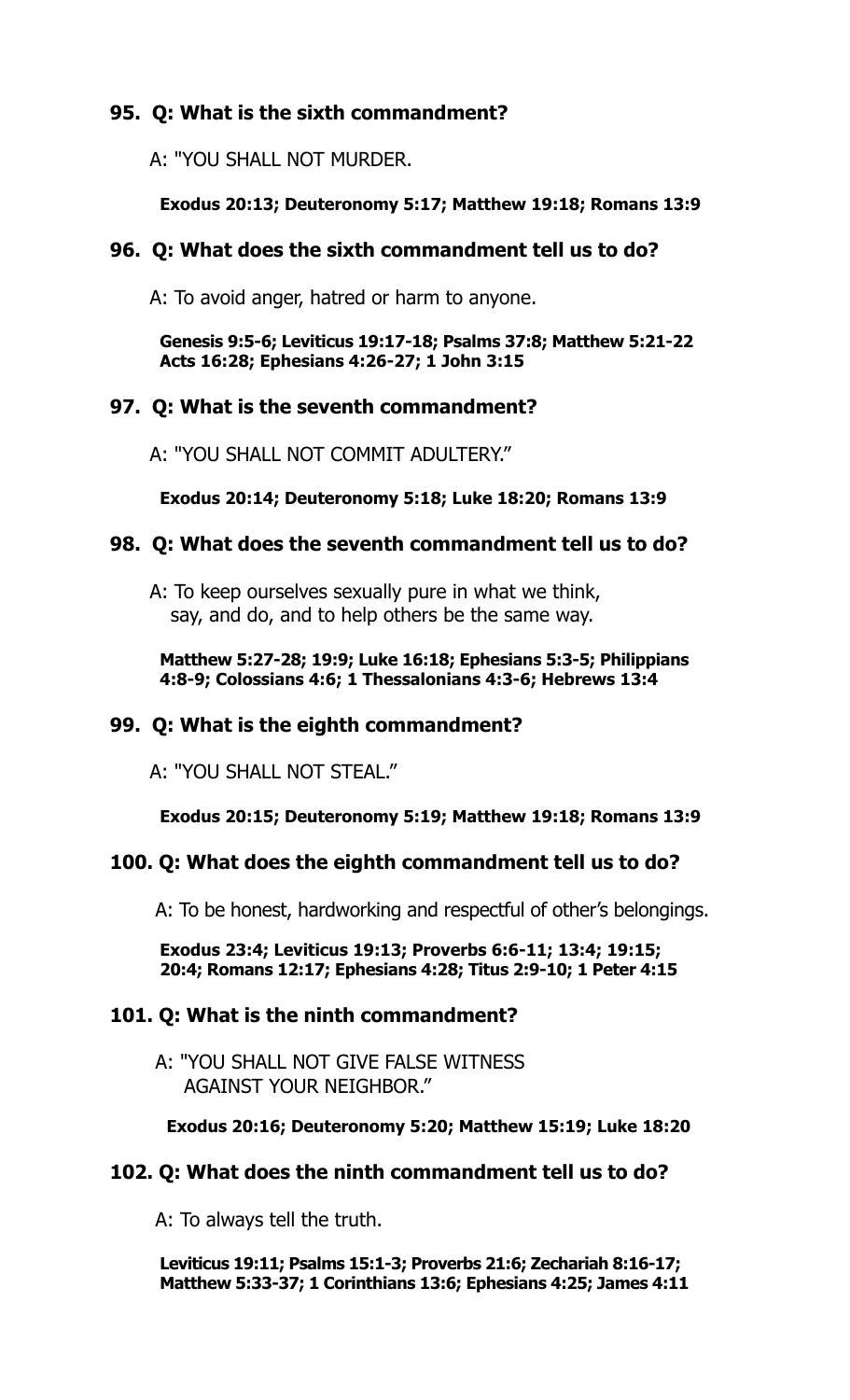# **103. Q: What is the tenth commandment?**

 A: "YOU SHALL NOT COVET YOUR NEIGHBOR'S HOUSE; YOU SHALL NOT COVET YOUR NEIGHBOR'S WIFE, OR HIS MALE SERVANT, OR HIS FEMALE SERVANT, OR HIS OX, OR HIS DONKEY, OR ANYTHING THAT IS YOUR NEIGHBOR'S."

#### **Exodus 20:17; Deuteronomy 5:21; Romans 13:9**

#### **104. Q: What does the tenth commandment tell us to do?**

A: To be satisfied with who we are and what we have.

 **Psalms 49:16-17; 119:36; Proverbs 11:24-26; Ecclesiastes 5:10, 18-19; Matthew 13:22; Luke 12:15; Galatians 5:26; Philippians 4:11-13; 1 Timothy 6:6-8; Hebrews 13:5**

#### **105. Q: Can anyone perfectly obey the Ten Commandments?**

A: Since Adam's fall, no one except Christ has ever perfectly obeyed the ten commandments or ever can.

#### **1 Kings 8:46; Proverbs 20:9; Ecclesiastes 7:20; Romans 3:10, 19-20; 5:12, 18; Galatians 3:10; James 2:10; 3:2; 1 John 1:8,10**

# **106. Q: What are the Ten Commandments for?**

A: They tell us how God wants us to live and show us that we need a savior.

 **Ecclesiastes 12:13; Romans 3:20; 5:20; 7:7; Galatians 3:24-25; 1 Timothy 1:8-11** 

#### **107. Q: What is prayer?**

A: Prayer is talking with God, asking Him for what He has promised to give us and thanking Him.

 **Genesis 17:22; 18:33; Nehemiah 1:4-11; 2:4; Psalms 10:17; 145:19; Daniel 9:4; Matthew 6:6; John 15:7; 16:23 Romans 8:26-27; Philippians 4:6; 1 John 5:14** 

#### **108. Q: In whose name should we pray?**

A: Only in the name of Christ.

 **John 14:13-14; 15:16; 16:23-24; Hebrews 4:14-16; 1 Timothy 2:5** 

#### **109. Q: What has Christ given to teach us how to pray?**

A: The Lord's Prayer.

#### **Matthew 6:5-15; Luke 11:1-13**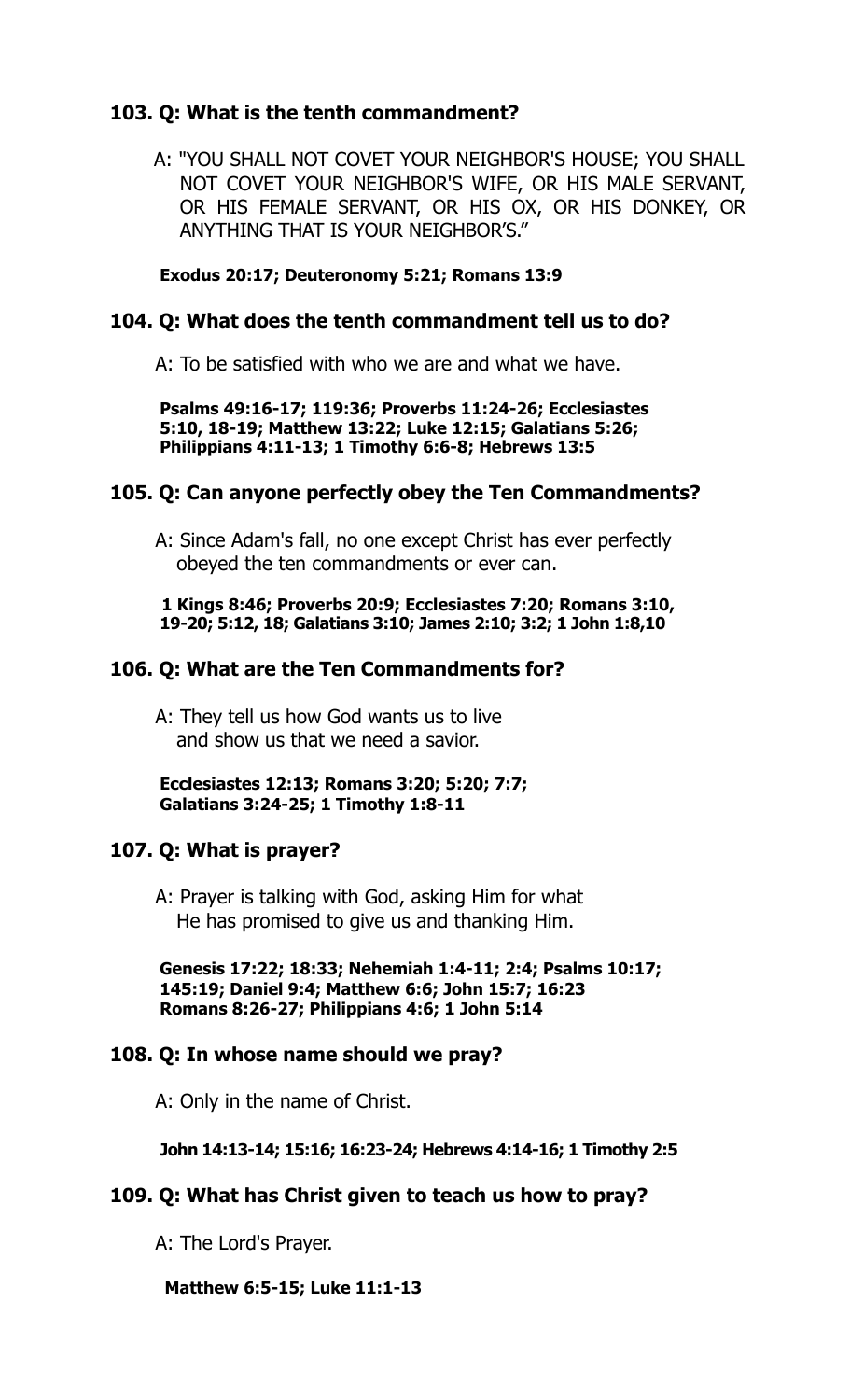# **110. Q: What is the Lord's Prayer?**

A: "OUR FATHER IN HEAVEN, HALLOWED BE YOUR NAME. YOUR KINGDOM COME, YOUR WILL BE DONE ON EARTH AS IT IS IN HEAVEN. GIVE US THIS DAY OUR DAILY BREAD, AND FORGIVE US OUR DEBTS, AS WE ALSO HAVE FORGIVEN OUR DEBTORS. AND LEAD US NOT INTO TEMPTATION, BUT DELIVER US FROM THE EVIL ONE. (FOR YOURS IS THE KINGDOM AND THE POWER AND THE GLORY FOREVER)."

 **Matthew 6:9-13; Luke 11:2-4** 

# **111. Q: How many requests are there in the Lord's Prayer?**

A: Six

 **Matthew 6:9-13; Luke 11:2-4 Exodus 20:17; Deuteronomy 5:21; Romans 13:9** 

# **112. Q: What is the first request?**

A: "OUR FATHER IN HEAVEN, HALLOWED BE YOUR NAME."

 **Matthew 6:9b; Luke 11:2a** 

# **113. Q: What do we pray for in the first request?**

A: That all people may glorify God's name and make Him known.

 **Leviticus 22:2; Deuteronomy 5:11; 28:58-59; Psalms 8:1; 113:1-3; Isaiah 8:13; 29:23; Ezekiel 36:21-23; Daniel 2:20;**

# **114. Q: What is the second request?**

A: "YOUR KINGDOM COME."

 **Matthew 6:10a; Luke 11:2b** 

# **115. Q: What do we pray for in the second request?**

A: That Christ may be honored everywhere as King over all and that Satan's power may be destroyed.

 **Matthew 9:37-38; 10:7, 27; 28:19-20; Acts 10:39-43; 2 Corinthians 4:5; Colossians 1:28; 2 Timothy 2:25-26** 

# **116. Q: What is the third request?**

A: "YOUR WILL BE DONE ON EARTH AS IT IS IN HEAVEN."

#### **Matthew 6:10b;**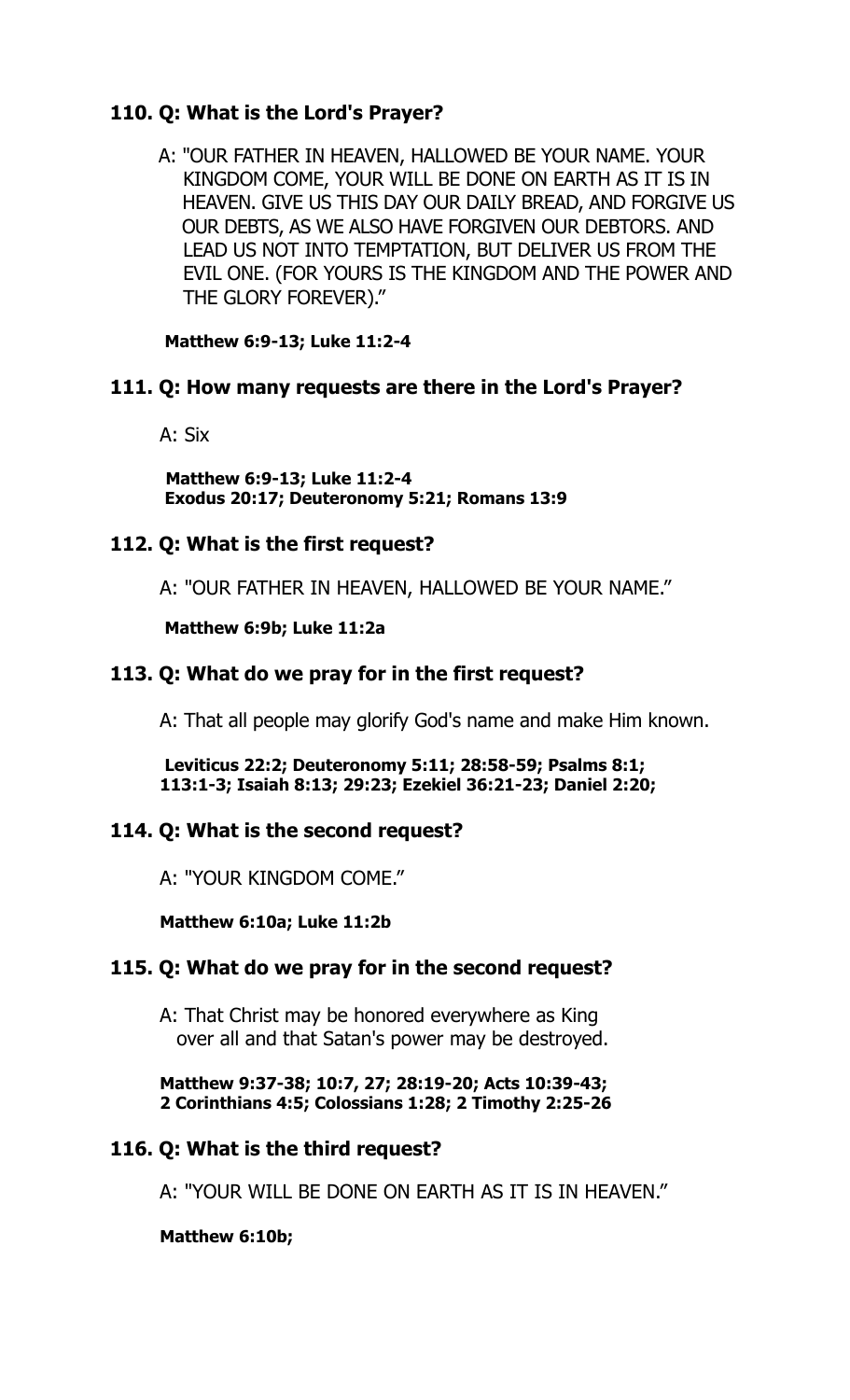# **117. Q: What do we pray for in the third request?**

A: That we on earth may serve God as the angels do in heaven.

 **Psalms 72:11; 103:19-22; John 9:31; Romans 12:2; Ephesians 6:6-7; James 4:15; Revelation 4:11; 1 John 2:17** 

# **118. Q: What is the fourth request?**

A: "GIVE US THIS DAY OUR DAILY BREAD."

 **Matthew 6:11; Luke 11:3** 

# **119. Q: What do we pray for in the fourth request?**

A: That God would give us everything we need to live.

 **Psalms 23:1, 5; 145:15-16; Proverbs 10:22; 30:8-9; Isaiah 41:10; Matthew 6:25-33; 10:29; Philippians 4:19; 1 Peter 5:7** 

#### **120. Q: What is the fifth request?**

A: "FORGIVE US OUR DEPTS, AS WE ALSO HAVE FORGIVEN OUR DEBTORS".

#### **Matthew 6:12; Luke 11:4a**

#### **121. Q: What do we pray for in the fifth request?**

A: That God would forgive all our sins for Christ's sake as we also have forgiven others.

 **Psalms 51:1-12, 17; Matthew 5:23-24; 6:14-15; 18:21-35; Mark 11:25; Colossians 3:12-13; 1 John 4:20-21** 

#### **122. Q: What is the sixth request?**

A: "AND LEAD US NOT INTO TEMPTATION, BUT DELIVER US FROM THE EVIL ONE."

 **Matthew 6:13a; Luke 11:4b**

# **123. Q: What do we pray for in the sixth request?**

A: That God would keep us from sin and strengthen us to resist temptation.

#### **1 Chronicles 4:10; Psalms 19:13-14; 119:9-11; Matthew 26:41;**

# **124. Q: What is a sacrament?**

A: A sign and seal of God's promise of grace.

 **Genesis 17:7, 10; Exodus 12:48; Romans 4:11; 15:8**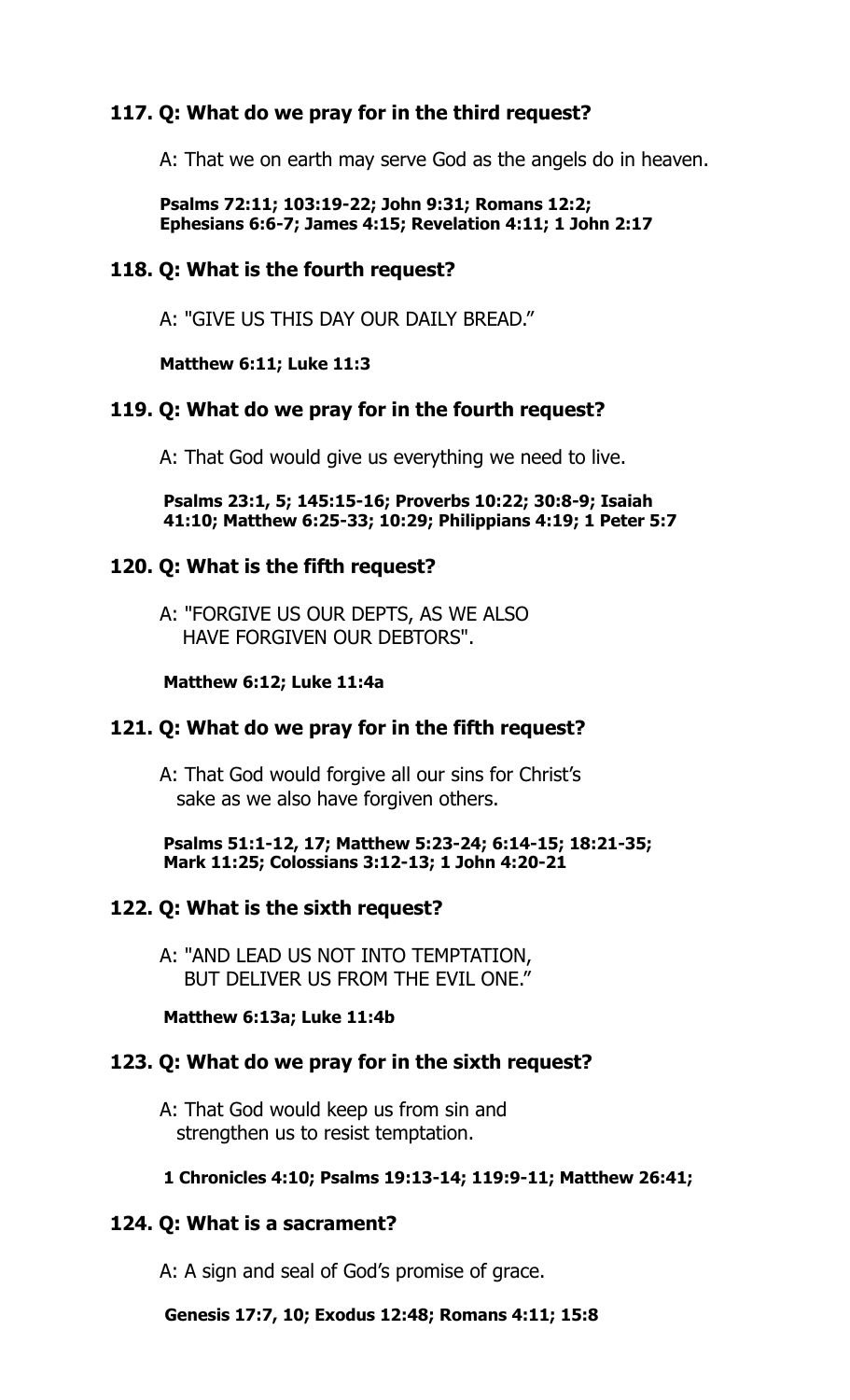# **125. Q: What two sacraments did Christ give to His church?**

A: Baptism and the Lord's Supper.

#### **Matthew 28:18-20; 1 Corinthians 11:23-26**

#### **126. Q: Why did Christ give these sacraments?**

A: To identify, comfort, and strengthen His people and to remind them of what He has done for them.

 **Matthew 26:26-28; Mark 14:22-24; Luke 22:19-20; John 6:56-57 Romans 6:3-4; 1 Corinthians 11:24-26; 12:13; Galatians 3:27** 

#### **127. Q: What sign is used in baptism?**

A: The washing with water.

**John 3:5, 23; Acts 10:47; 22:16; Romans 6:3-4; Colossians 2:12** 

#### **128. Q: What does baptism mean?**

A: That we belong to God and that by faith we are cleansed from sin by the blood of Christ.

#### **Acts 2:38; 22:16; Romans 6:3-4; Colossians 2:12; Titus 3:5**

#### **129. Q: In whose name are we baptized?**

A: In the name of the Father, the Son, and the Holy Spirit.

#### **Matthew 28:19**

#### **130. Q: Who should be baptized?**

A: Believers and their children.

 **Genesis 17:10; Acts 2:38-41; 8:12, 36-38; 16:15, 31-33; 18:8; 19:4,5; 1 Corinthians 7:14** 

#### **131. Q: Why should infants be baptized?**

A: Because they have a sinful nature and need a savior.

#### **Genesis 8:21; Romans 3:10-13, 23; James 2:10**

#### **132. Q: What does your baptism call you to do?**

A: To be a true follower of Christ.

 **Mark 8:34-38; Acts 26:20; Romans 6:4, 13; 13:14; Galatians 3:26-27; Colossians 2:6; 3:1-5, 12-17; 1 John 1:6-7; 2:3-6**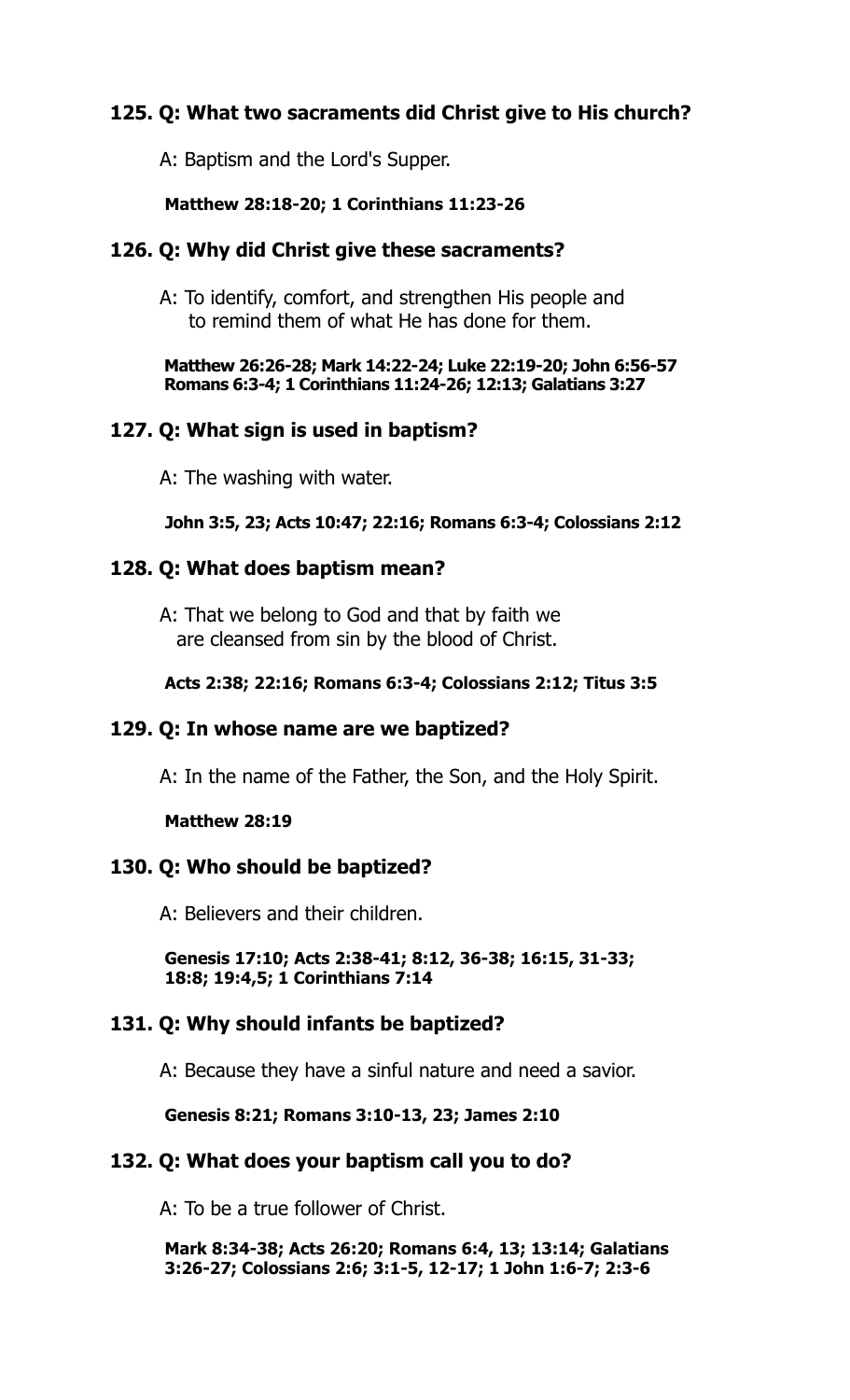# **133. Q: What is the sign used in Lord's Supper?**

A: The eating of bread and drinking of wine to remember the suffering and death of Christ.

 **Matthew 26:26-28; Mark 14:22-24; Luke 22:19-20; John 6:55-58; 1 Corinthians 10:16; 11:23-29** 

#### **134. Q: What does the bread stand for?**

A: Christ's body, given for our sins.

#### **Matthew 26:26; Romans 11:27; 1 Corinthians 10:16b; 11:24**

#### **135. Q: What does the wine stand for?**

A: Christ's blood, poured out for our salvation.

#### **Matthew 26:27-28; 1 Corinthians 10:16; 11:25; Hebrews 12:24**

#### **136. Q: Who should receive the Lord's Supper?**

A: Only those who are truly sorry for their sins and trust Christ to save them.

 **Psalms 27:4; 139:23-24; Acts 2:42; Romans 6:17-18; 1 Corinthians 5:11; 11:29, 31; Philippians 3:9; 1 John 4:9-11** 

#### **137. Q: Did Christ stay in the grave, after crucifixion and burial?**

A: No. He rose from the dead on the third day.

 **Psalms 16:10; Matthew 12:40; Mark 9:31; John 2:19; 20:6-9; Acts 2:23-24; 5:30; 10:39-41; 1 Corinthians 15:3-4** 

#### **138. Q: Where is Christ now?**

A: In heaven, representing us before God.

 **Matthew 28:18; Mark 16:19; John 17:5, 9; 24; Romans 8:34; Hebrews 1:3; 4:14-16; 7:25; 9:24; 12:2; 1 Peter 3:22**

#### **139. Q: Will Christ come again?**

A: Yes. At the end of time Christ will return to judge the world.

 **Matthew 25:31-46; Acts 1:11; 17:31 2 Thessalonians 1:7-10; 2 Timothy 4:1; Hebrews 9:28; Revelation 20:12**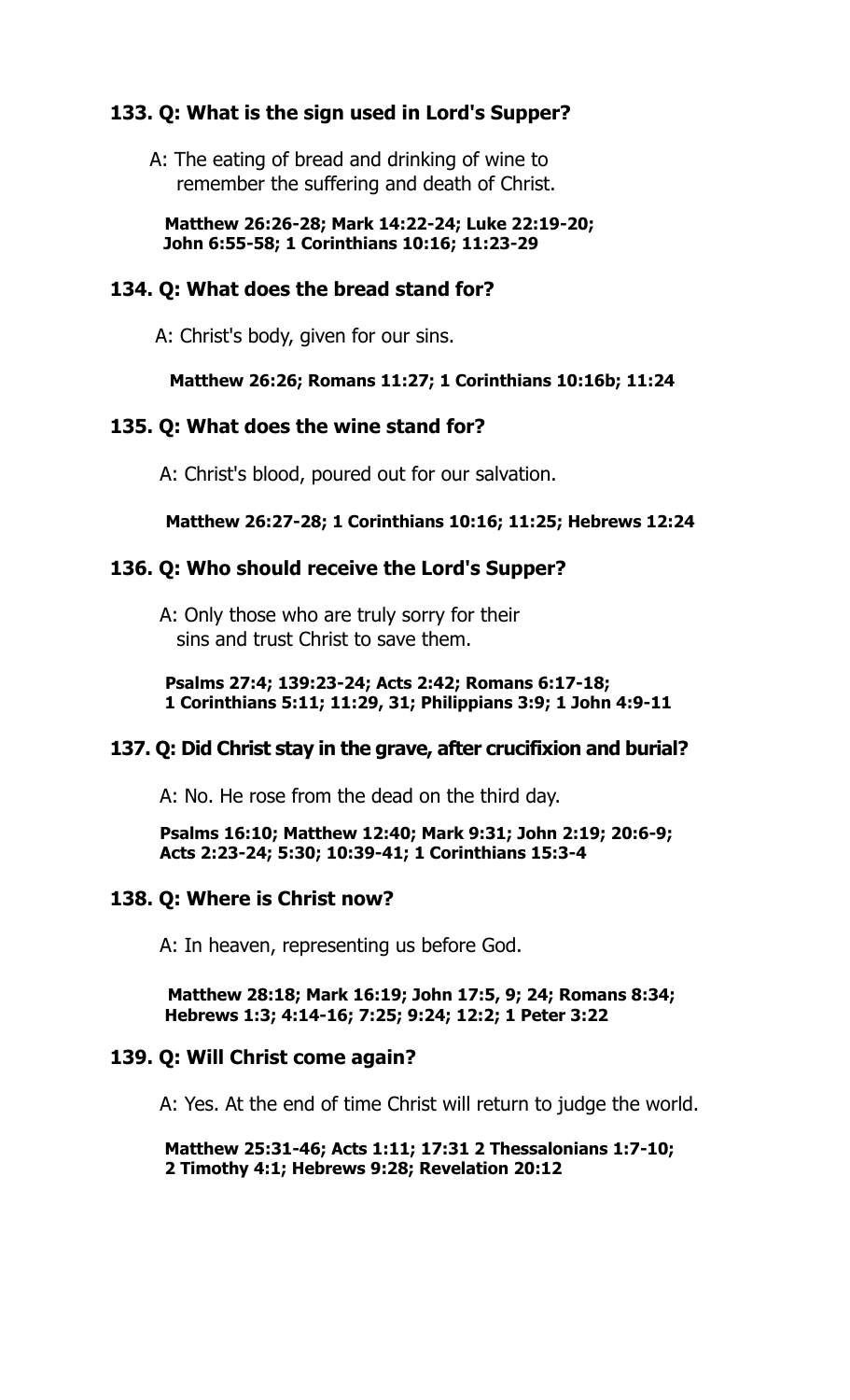# **140. Q: What happens to human beings when they die?**

A: Our bodies turn back to dust; our souls live on, in heaven or hell.

#### **Genesis 2:7; 3:19; Psalms 90:3; 103:14; Ecclesiastes 12:6-7; Matthew 25:34, 41; Luke 23:42-43; 2 Corinthians 5:1-10**

#### **141. Q: Will the bodies of the dead be raised to life again?**

A: Yes, when Christ returns, the bodies of the dead will be raised and joined to their souls forever.

 **Daniel 12:2; John 5:28-29; Acts 24:14-15; 1 Corinthians 15:42-44, 51-53; Philippians 3:21**

#### **142. Q: What happens to the wicked?**

A: They are thrown into hell.

 **Psalms 9:17; Proverbs 14:12; Matthew 3:12; 13:49-50; Matthew 25:41; Luke 12:5; Romans 6:21; Revelation 21:8, 27** 

#### **143. Q: What is hell?**

A: A place of terrible and endless punishment.

 **Matthew 10:28; 13:41-42; 22:11-13; 25:46; Mark 9:43-48; Luke 16:19-31; Revelation 14:10-11; 20:10** 

#### **144. Q: What happens to the righteous?**

A: They go to heaven.

 **Psalms 16:11; Matthew 25:34; John 14:2-4; 1 Thessalonians 4:17; 1 Peter 1:4; 2 Peter 3:13; Revelation 3:21; 5:10**

#### **145. Q: What is heaven?**

A: A happy place, where believers will be with God forever.

 **Luke 23:43; John 14:2-4; Acts 7:55-56; 2 Corinthians 5:8; Philippians 1:23; Revelation 7:9, 17; 14:13; 19:9; 21:3; 18-25**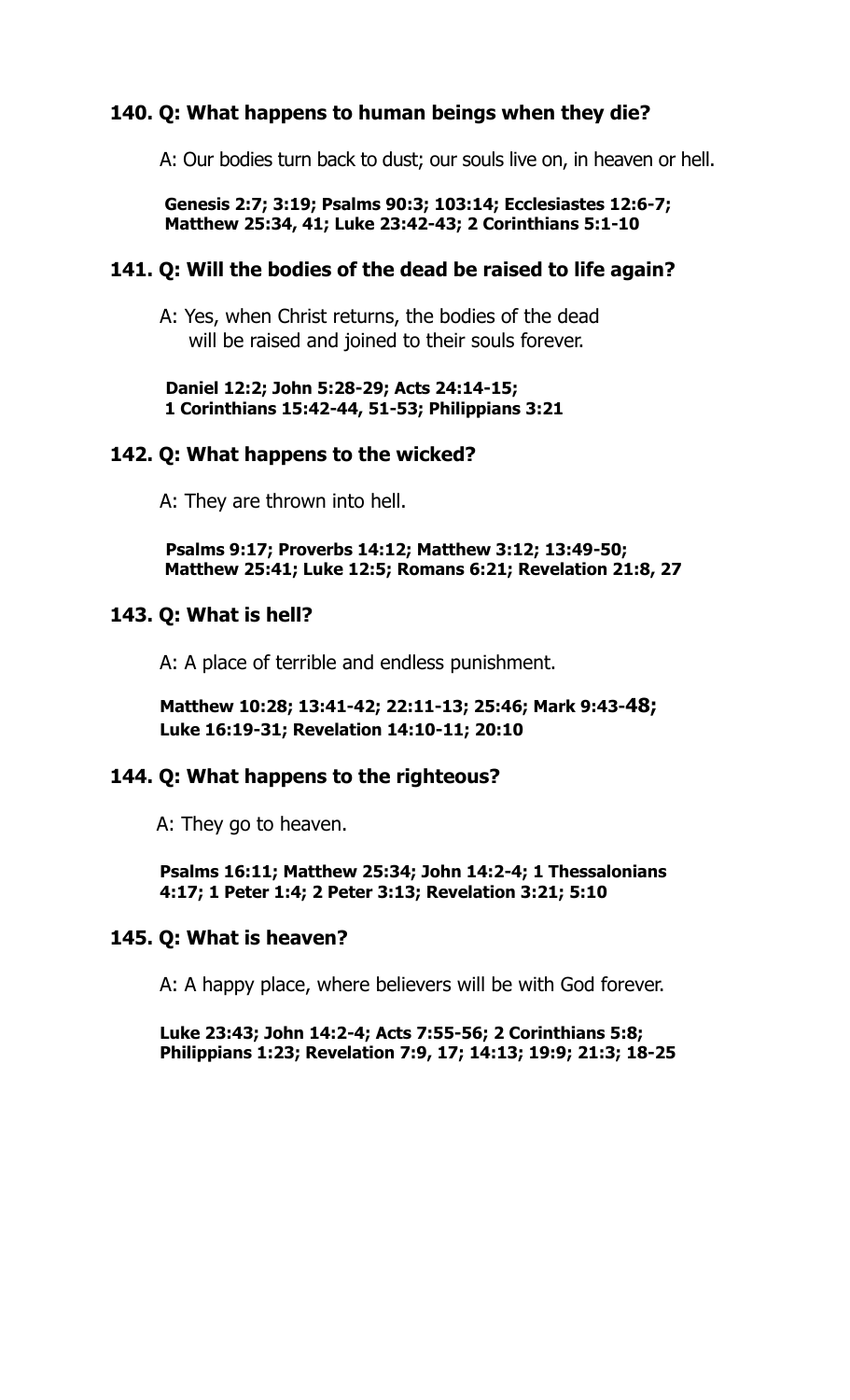#### **Measures** Notes

Questions # 1-3 - God's Creation

Questions # 4-5 - God's Purpose

Questions # 6-8 - The Trinity

Questions # 9-13 - God's Nature

Questions # 14-15 - The Bible

Questions # 1-15 - 1st Review

Questions # 16-18 - Adam & Eve

Questions # 19-21 - The Soul

Questions # 22-24 - Adam's Covenant

Questions # 25-27 - Obedience

Questions # 28-31 - Sin

Questions # 32-34 - The Fall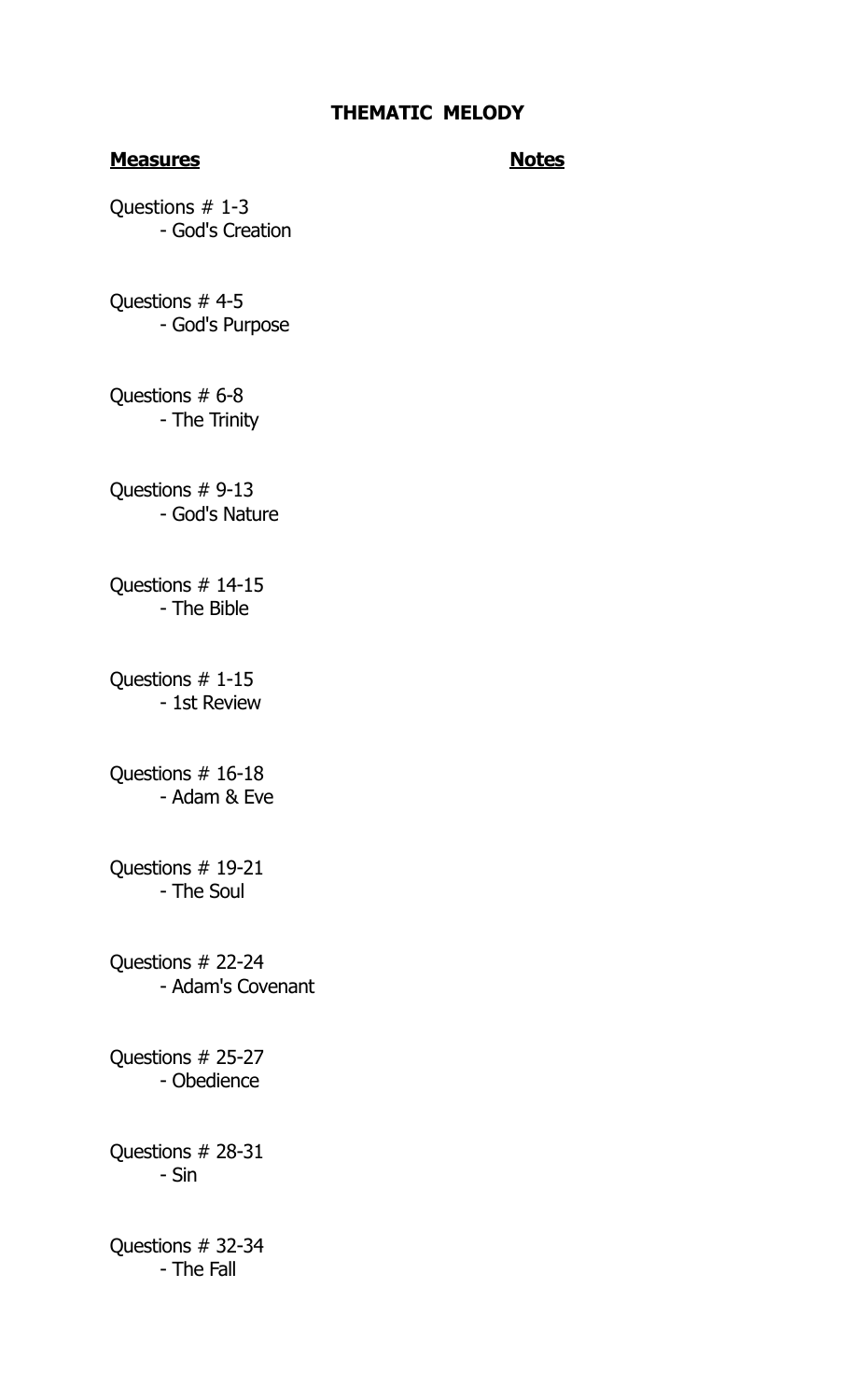#### **Measures** Notes

Questions # 16-34 - 2nd Review

Questions # 35-37 - Sinful Nature

Questions # 38-40 - Regeneration

Questions # 41-43 - Human Inability

Questions # 44-46 - Grace

Questions # 47-50 - Christ's Covenant

Questions # 35-50 - 3rd Review

Questions # 51-53 - Christ's Death

Questions # 54-56 - God's Promise

Questions # 57-59 - Salvation

Questions # 60-62 - The Holy Spirit

Questions # 63-66 - Old Testament Faith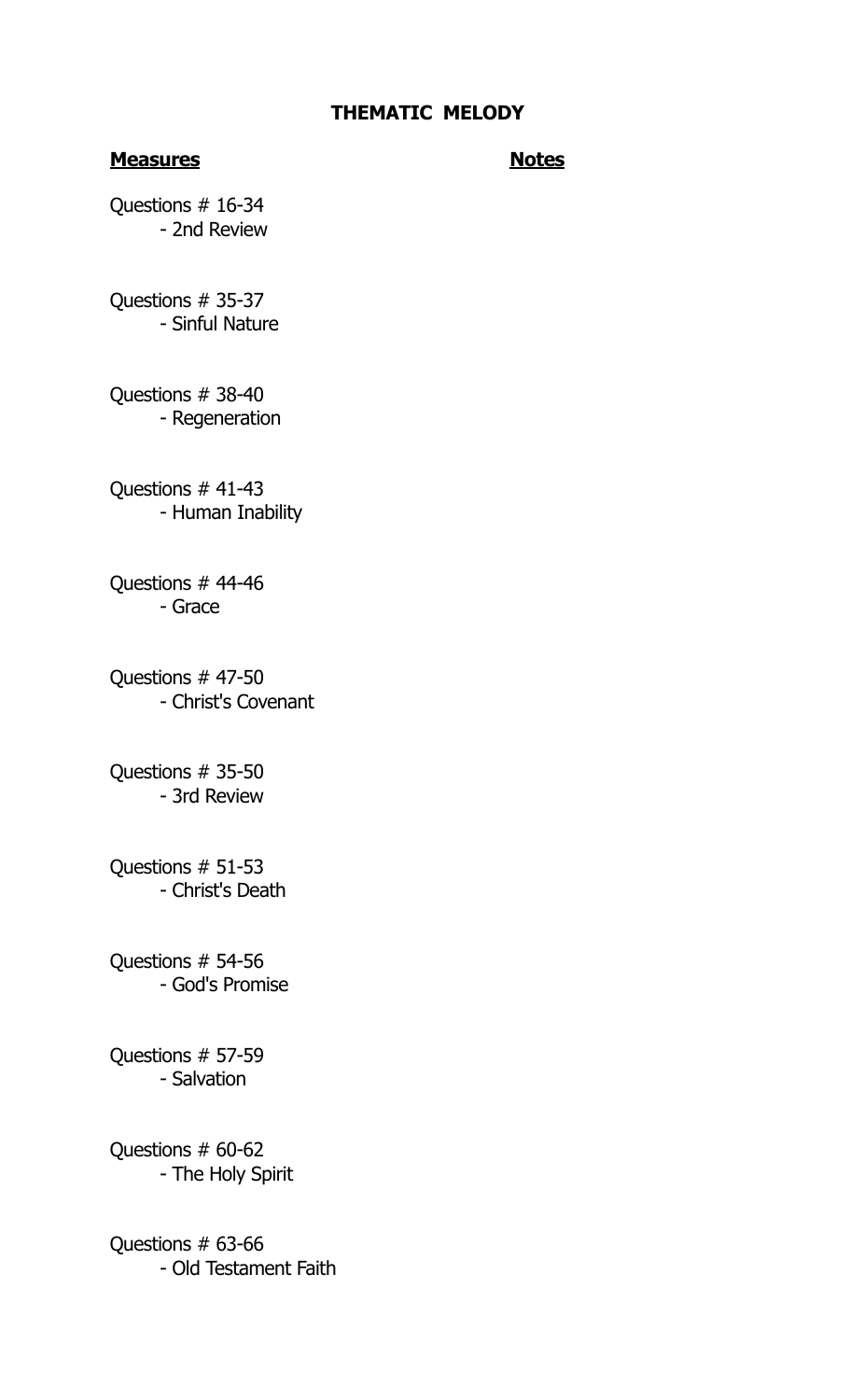#### **Measures** Notes

Questions # 67-70 - Christ's Work

Questions # 71-73 - Human Need

Questions # 51-73 - 4th Review

Questions # 74-77 - Ten Commandments (1)

Questions # 78-81 - Ten Commandments (2)

Questions # 82-83 - First Commandment

Questions # 84-85 - Second Commandment

Questions # 86-87 - Third Commandment

Questions # 88-92 - Fourth Commandment

Questions # 74-92 - 5th Review

Questions # 93-94 - Fifth Commandment

Questions # 95-96 - Sixth Commandment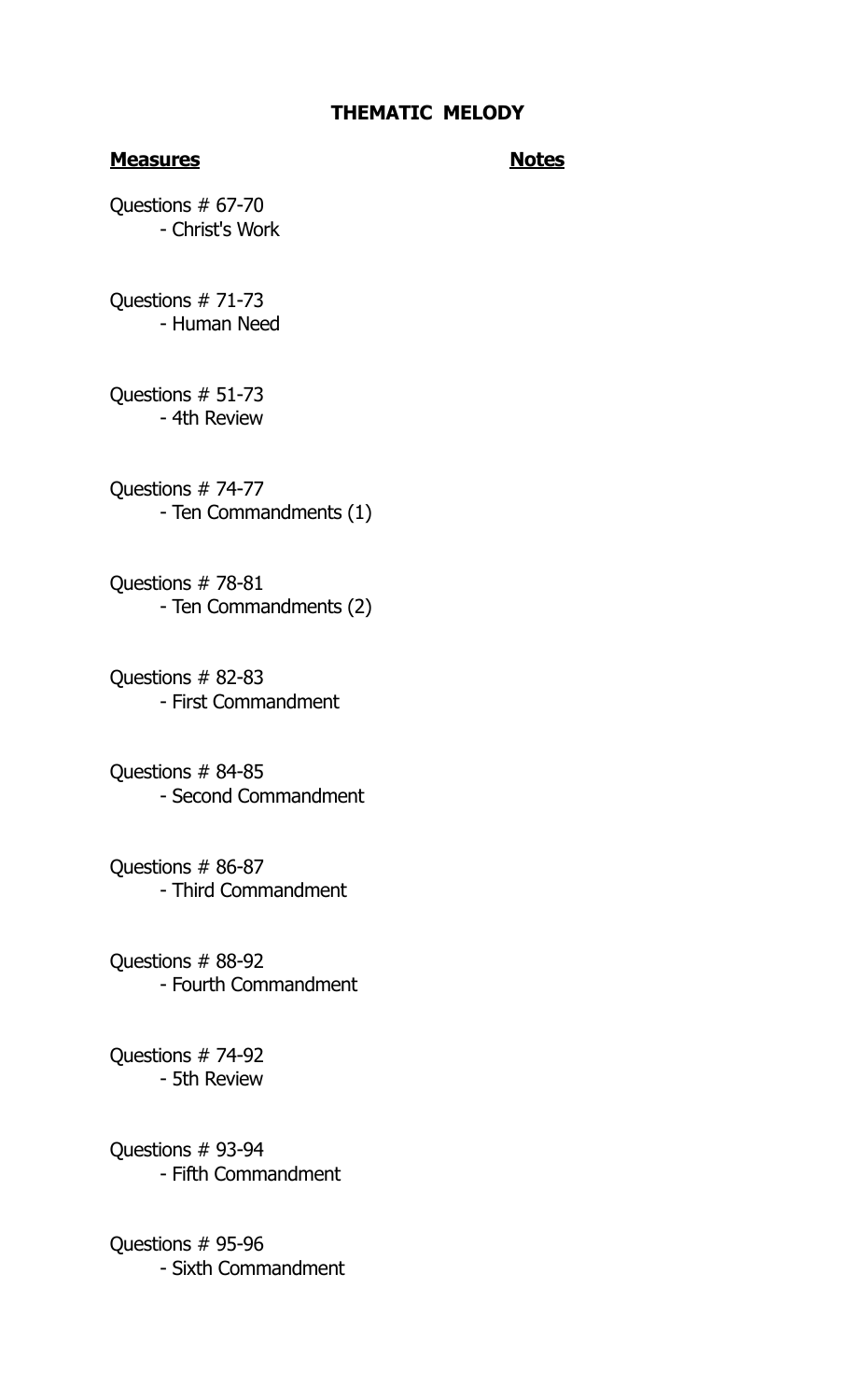#### **Measures** Notes

Questions # 97-98 - Seventh Commandment

Questions # 99-100 - Eighth Commandment

Questions # 101-102 - Ninth Commandment

Questions # 103-104 - Tenth Commandment

Questions # 105-106 - Ten Commandments (3)

Questions # 93-106 - 6th Review

Questions # 107-110 - Lord's Prayer

Questions # 111-113 - First Request

Questions # 114-115 - Second Request

Questions #116-117 - Third Request

Questions # 118-119 - Fourth Request

Questions # 120-121 - Fifth Request